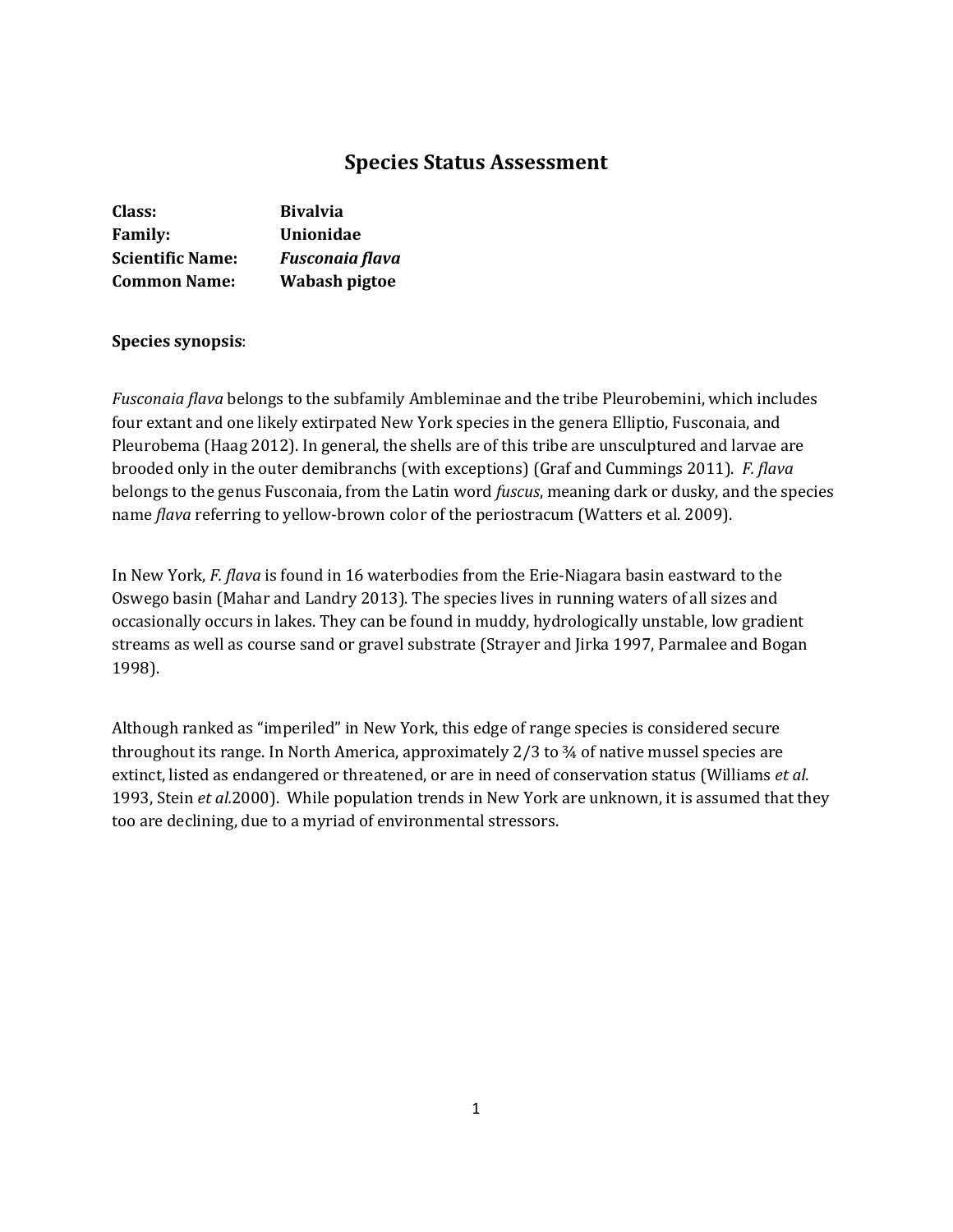## **Status**

# **a. Current and Legal Protected Status i. Federal\_\_\_\_ \_\_\_\_\_**None**\_\_\_\_\_\_\_\_\_\_\_\_\_\_\_\_\_\_\_\_\_\_\_\_\_\_\_\_\_\_Candidate? \_\_\_\_**No**\_\_\_\_\_\_\_ ii. New York \_\_\_\_**None – Species of Greatest Conservation Need**\_\_\_\_\_\_\_\_\_\_\_ b. Natural Heritage Program Rank i. Global \_\_\_\_\_**G5 - Secure**\_\_\_\_\_\_\_\_\_\_\_\_\_\_\_\_\_\_\_\_\_\_\_\_\_\_\_\_\_\_\_\_\_\_\_\_\_\_\_\_\_\_\_\_\_\_\_\_\_\_\_ ii. New York \_\_\_\_\_**S2 - Imperiled**\_\_\_\_\_\_\_\_ Tracked by NYNHP? \_\_\_\_**Yes**\_\_\_\_\_\_\_\_**

## **Other Rank:**

None

## **Status Discussion:**

*F. flava* is widely distributed along the entire Mississippi drainage from western New York to eastern Kansas, Nebraska, and South Dakota, south to Texas and Louisiana and Tombigbee River in Alabama. In Canada, it occurs in the Lake Huron, Lake St. Clair, and Lake Erie drainage basins of Ontario, and in the Red River- Nelson River system of Manitoba. It is generally considered stable throughout most of its range (NatureServe 2013).

## **II. Abundance and Distribution Trends**

## **a. North America**

**i. Abundance**

**\_\_\_\_\_ declining \_\_\_\_\_increasing \_\_\_X\_\_\_stable \_\_\_\_\_unknown**

**ii. Distribution:**

**\_\_\_\_\_ declining \_\_\_\_\_increasing \_\_X\_\_\_\_stable \_\_\_\_\_unknown**

**Time frame considered: \_\_\_\_\_\_\_\_\_\_\_\_\_\_\_\_\_\_\_\_\_\_\_\_\_\_\_\_\_\_\_\_\_\_\_\_\_\_\_\_\_\_\_\_\_\_\_\_\_\_\_\_\_\_\_\_\_**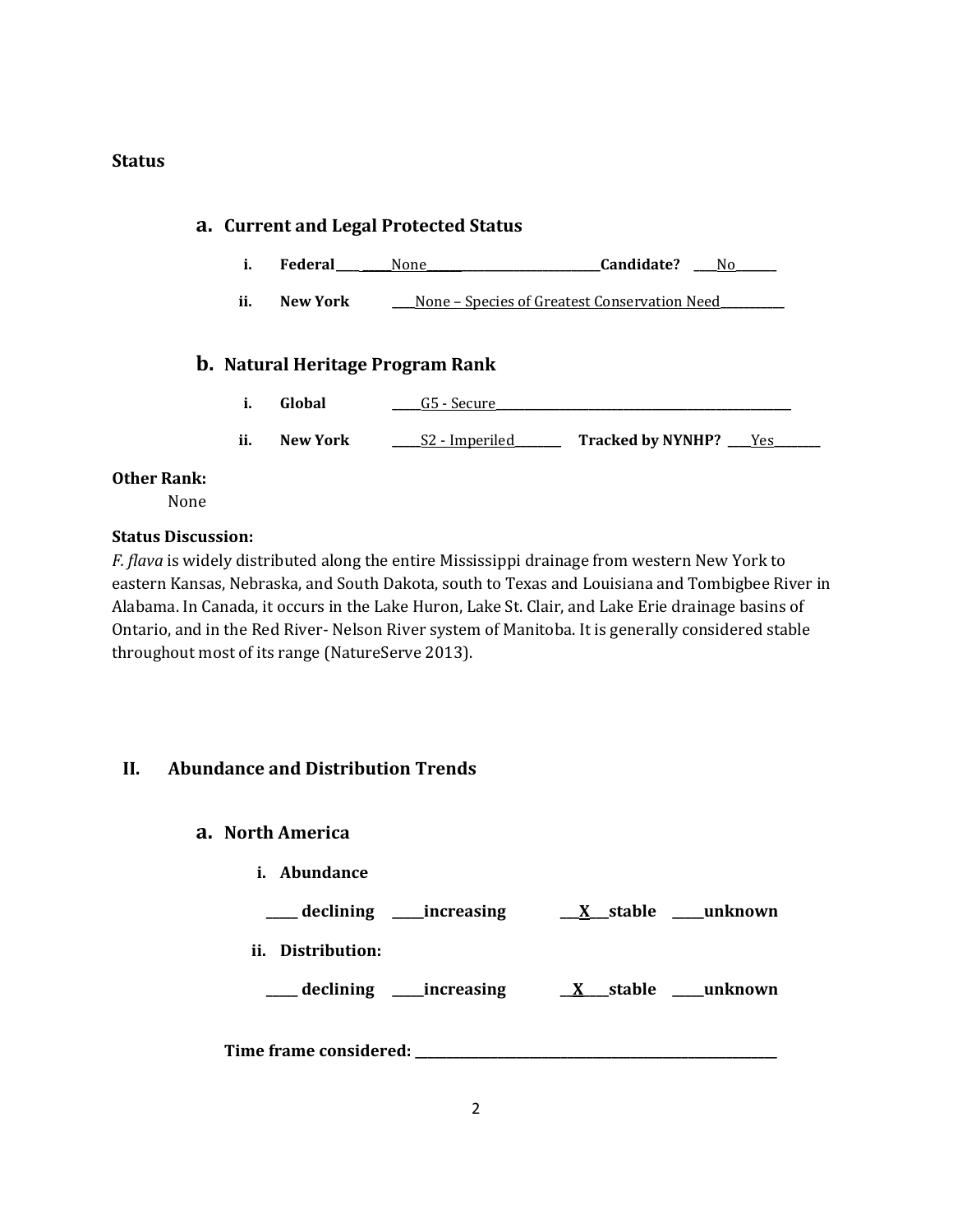# **b. Regional**

**i. Abundance**

| $\underline{X}$ declining _____increasing | stable | unknown |
|-------------------------------------------|--------|---------|
| ii. Distribution:                         |        |         |
| $X$ declining _____increasing             | stable | unknown |
| Regional Unit Considered: Northeast       |        |         |
| <b>Time Frame Considered:</b>             |        |         |

**c. Adjacent States and Provinces**

| <b>CONNECTICUT</b>             | Not Present $X$                                                               | No data $\_\_\_\_\_\_\_\_\_\_\_\_\$                                              |
|--------------------------------|-------------------------------------------------------------------------------|----------------------------------------------------------------------------------|
| <b>MASSACHUSETTS</b>           | Not Present $X$                                                               | No data $\_\_\_\_\_\_\_\_\_\_\_\_\$                                              |
| <b>NEW JERSEY</b>              | Not Present $\mathbf{X}$                                                      | No data $\_\_\_\_\_\_\_\_\_\_\_\_\$                                              |
| <b>QUEBEC</b>                  | Not Present $\mathbf{X}$                                                      | No data $\_\_\_\_\_\_\_\_\_\_\_\_\_\_\_\_\_\_\_\_\_\_\_\_\_\_\_\_\_\_\_\_\_\_\_$ |
| <b>VERMONT</b>                 | Not Present $X_{-}$                                                           | No data $\frac{1}{\sqrt{1-\frac{1}{2}}\cdot\frac{1}{\sqrt{1-\frac{1}{2}}}}$      |
| <b>ONTARIO</b><br>i. Abundance | Not Present _______                                                           | No data $\frac{1}{\sqrt{1-\frac{1}{2}}\cdot\frac{1}{\sqrt{1-\frac{1}{2}}}}$      |
|                                |                                                                               |                                                                                  |
| ii. Distribution:              | ____ declining _____increasing _________________stable __ <u>X___</u> unknown |                                                                                  |
|                                |                                                                               |                                                                                  |
|                                |                                                                               |                                                                                  |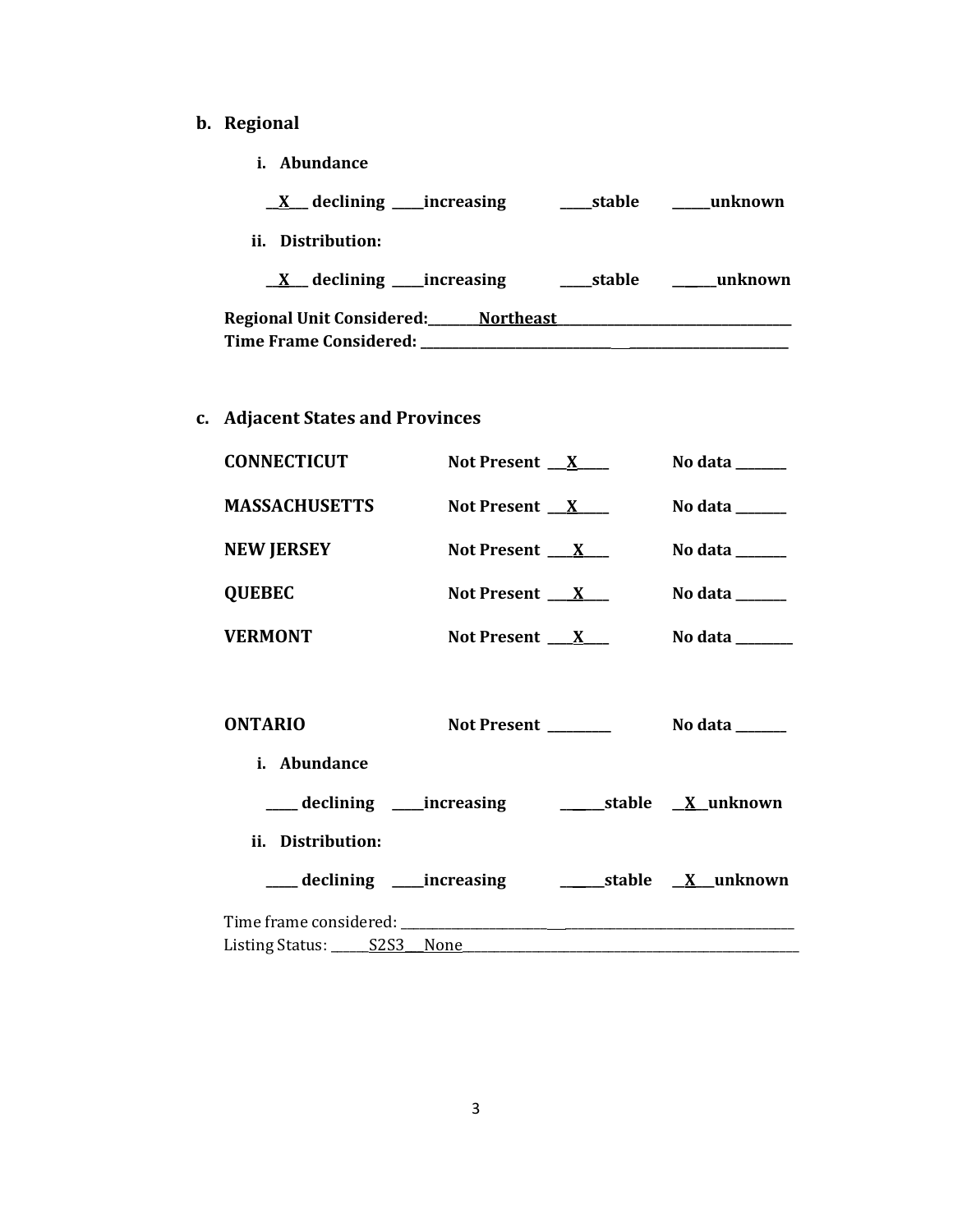| <b>PENNSYLVANIA</b>                             | Not Present ______ | No data                         |
|-------------------------------------------------|--------------------|---------------------------------|
| i. Abundance                                    |                    |                                 |
| $X$ declining _____ increasing                  |                    | stable                  unknown |
| ii. Distribution:                               |                    |                                 |
| $\underline{X}$ declining ____increasing        |                    | stable unknown                  |
| Time frame considered:                          |                    |                                 |
| Listing Status: $\underline{\qquad \qquad }$ S2 |                    | SGCN?<br>No.                    |

| d. NEW YORK                                |            | No data |
|--------------------------------------------|------------|---------|
| <i>i.</i> Abundance                        |            |         |
| $\underline{X}$ declining _____ increasing | ____stable | unknown |
| ii. Distribution:                          |            |         |
| $\underline{X}$ declining _____increasing  | stable     | unknown |
| Time frame considered: ___                 |            |         |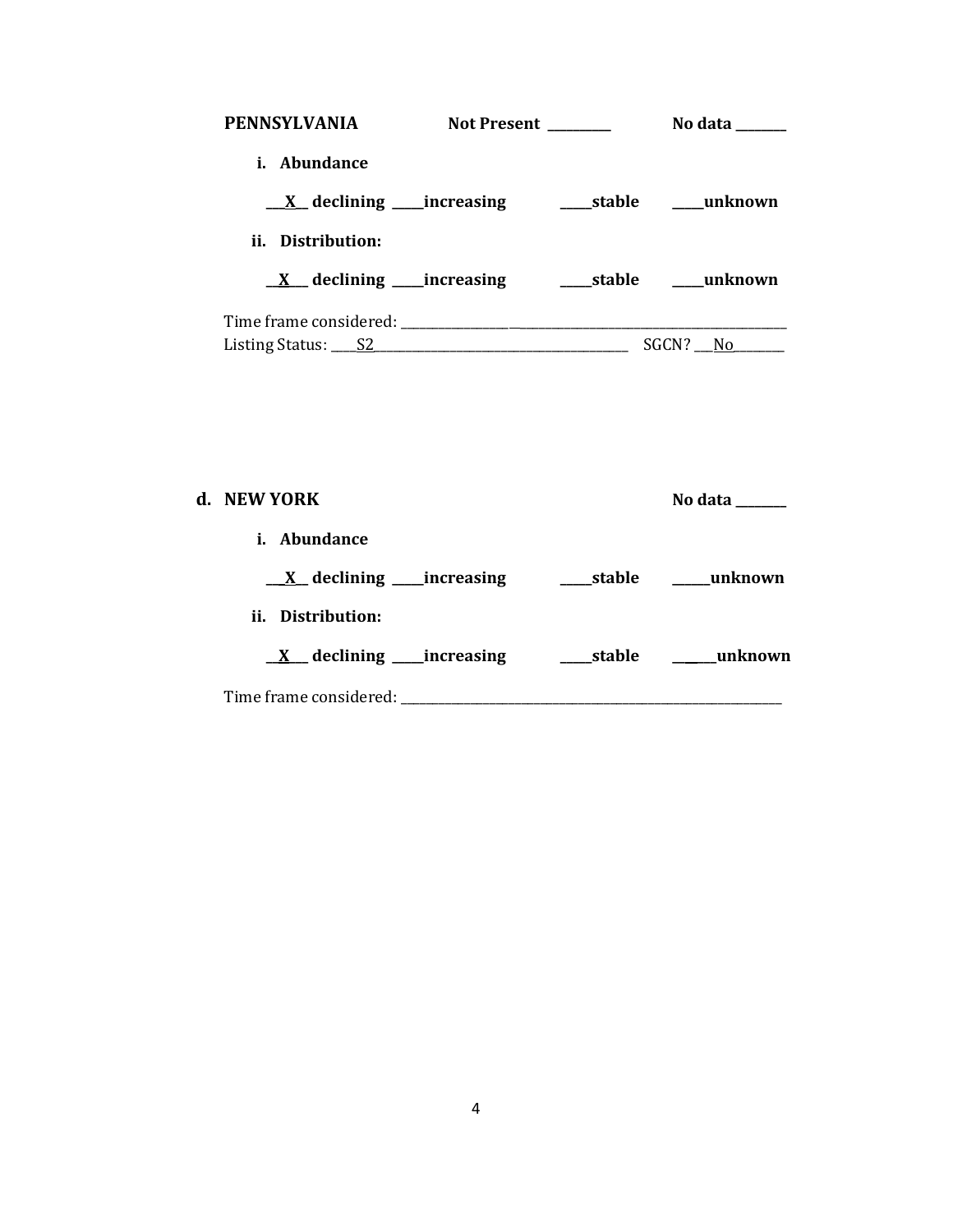## **Monitoring in New York.**

As part of a State Wildlife Grant, NYSDEC Region 8 Fisheries and Wildlife staff is conducting a baseline survey of tributaries in central and western New York for native freshwater mussels 2009 – 2017.

## **Trends Discussion:**

Trends for New York populations are difficult to determine as most historic data comes from opportunistic naturalist collections, as opposed to more comprehensive baseline surveys. For example, mussels were documented for the first time in 50 of the 106 streams surveyed to date by the Southern Lake Ontario mussel inventory project (Mahar and Landry 2013). This is because many of these streams had never before been surveyed for mussels, not because mussel distribution has dramatically increased. In North America, approximately 2/3 to 3⁄4 of native mussel species are extinct, listed as endangered or threatened, or are in need of conservation status (Williams *et al.* 1993, Stein *et al.* 2000). Based on New York's Natural Heritage S-rank, sparse historical data, and the plight of North America's freshwater mussels, it is assumed that trends are declining due to a myriad of environmental stressors.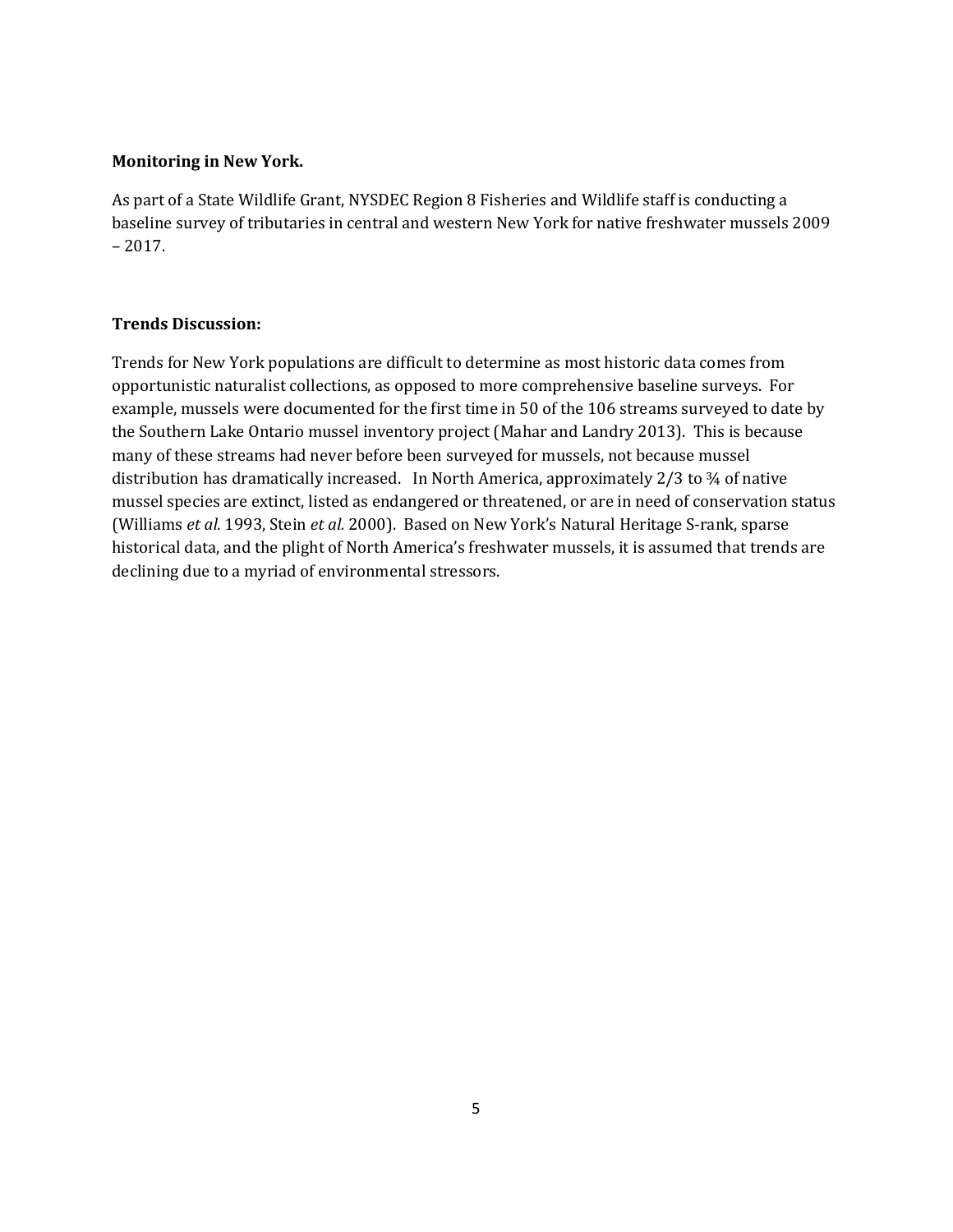

Figure 1. *F. flava* distribution in North America (NatureServe 2013).



Figure 2: Post 1970 *F. flava* distribution in New York State (Mahar and Landry 2013, Harman and Lord 2010, The Nature Conservancy 2009, New York Natural Heritage Program 2013, White et al. 2011).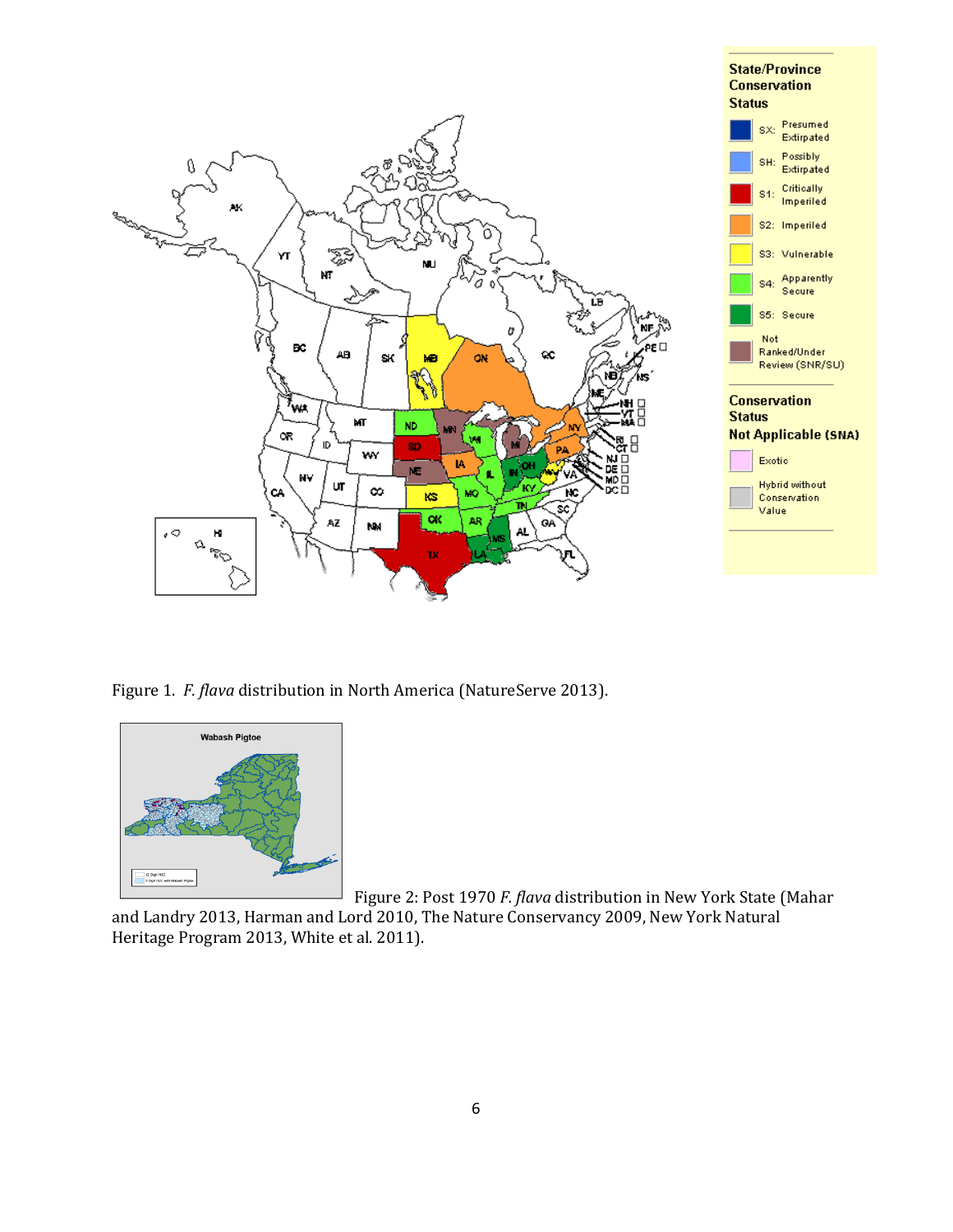#### **III. New York Rarity, if known:**

| Historic      | # of Animals | # of Occurrences      | % of State               |
|---------------|--------------|-----------------------|--------------------------|
| prior to 1970 | unknown      | $\sim$ 11 waterbodies | 6 of 56 HUC 8 watersheds |
| prior to 1980 |              |                       |                          |
| prior to 1990 |              |                       |                          |

#### **Details of historic occurrence:**

In New York, the northeastern edge of its range, *F. flava* occurs from the Erie-Niagara basin eastward into the Mohawk River. The easternmost records (Mohawk River from Utica to Mohawk: Old Erie Canal, Onondaga County) almost certainly represent a range extension through the Erie Canal. It is unclear whether populations in the lower Genesee basin and Canandaigua Outlet arose via natural, pre-Columbian dispersal or via the Erie Canal. There are no recent records from the Mohawk River. Curiously, *F. flava* has never been seen in the Allegheny basin in northern Pennsylvania or New York, although it is common further south and west in the Ohio basin (Strayer and Jirka 1997).

| Current |           | # of Animals # of Occurrences |                | % of State               |
|---------|-----------|-------------------------------|----------------|--------------------------|
|         | 1125 live |                               | 16 waterbodies | 6 of 56 HUC 8 watersheds |

#### **Details of current occurrence:**

Since 1970, *F. flava* has been found in 16 New York State waterbodies (Figure 2).

*F. flava* is encountered regularly in western New York (Strayer and Jirka 1997). In the West Lake Ontario basin it has been found live in East Branch Eighteenmile Creek, Johnson Creek, Sandy Creek, East Branch Sandy Creek, and Salmon Creek, with shells found in Oak Orchard Creek. In the Lower Genesee basin, this species has been found live in Black Creek, Conesus Creek, Genesee River, and Honeoye Creek. In the Oswego basin, we have found shells in Ganaragua Creek and Canandaigua Outlet. No evidence of this species has been found in East Lake Ontario basin (Mahar and Landry 2013; Burlakova et al. in preparation). In the Erie basin, live animals have been found in Tonawanda Creek and the Niagara River (Burlakova et al., unpublished data) and shells were found in Cayuga Creek (New York Natural Heritage Program 2013). Shells have also been found in the Erie Canal (Mahar and Landry 2013).

Waterbodies with greatest *F. flava* abundance include Honeoye Creek with 867 live and the Genesee River with 205 live individuals found during recent surveys (Mahar and Landry 2013).

A New York Natural Heritage Program (2013) record from 1986 lists this species from Oswayo Creek in the Allegheny basin, however, this account is considered suspect for several reasons. There have never been records of the species from this watershed, and *Pleurobema sintoxia* is found in Oswayo Creek and may look very similar to *F. flava*, allowing for the possibility of misidentification.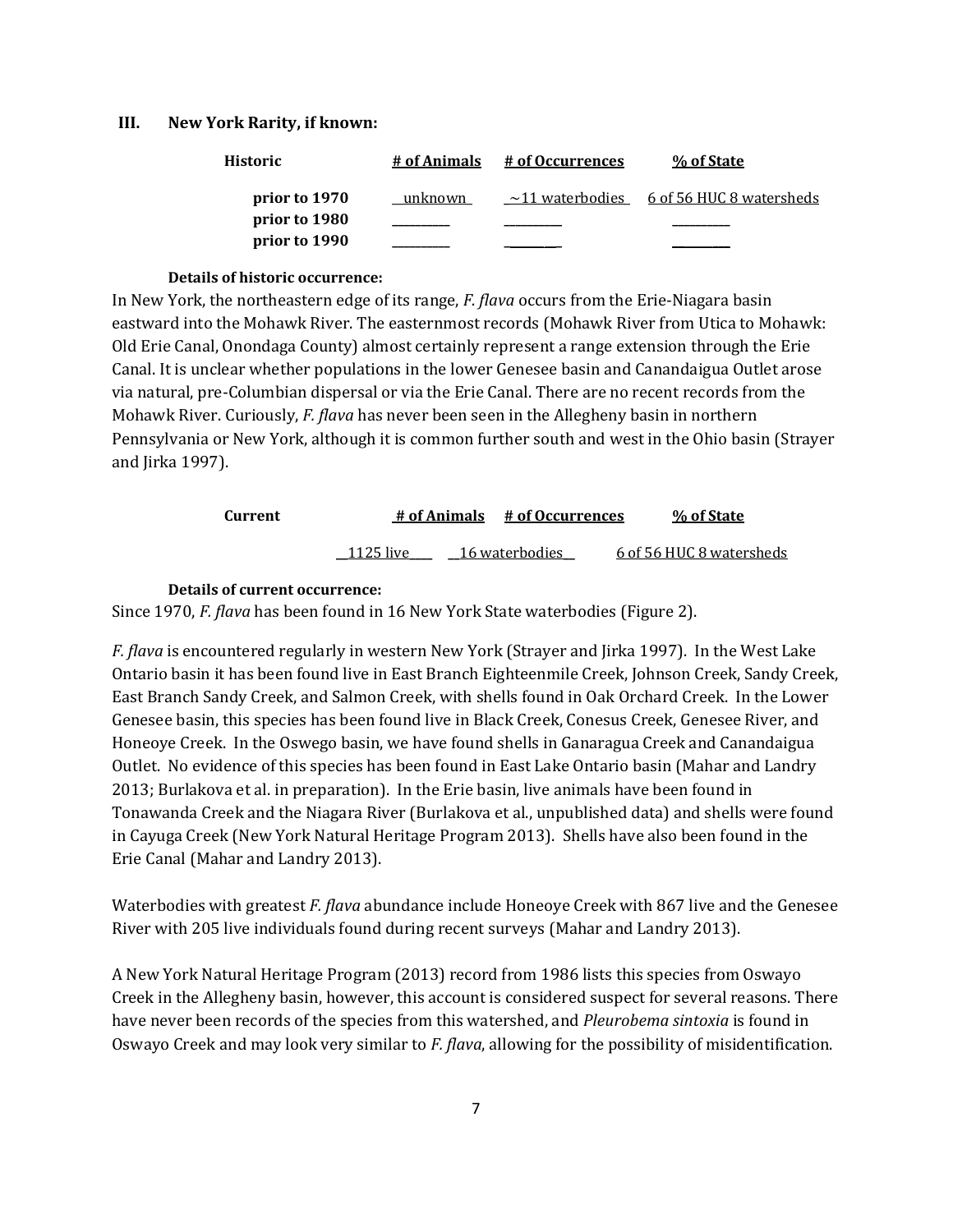Moreover, recent intensive surveys of the Allegany basin by The Nature Conservancy (2009), which included this waterbody, did not detect this species.

#### **New York's Contribution to Species North American Range:**

| % of NA Range in New York | <b>Classification of New York Range</b> |  |  |
|---------------------------|-----------------------------------------|--|--|
| $\_\_100$ (endemic)       | Core                                    |  |  |
| $-76-99$                  | $\underline{X}$ Peripheral              |  |  |
| 51-75                     | ___ Disjunct                            |  |  |
| 26-50                     | Distance to core population:            |  |  |
| $\underline{X}$ 1-25      | 400 miles                               |  |  |

#### **IV. Primary Habitat or Community Type:**

**1.** Medium River; Moderate-High Gradient; Assume Moderately Buffered (Size 3+ rivers); Warm

**2.** Medium River; Low Gradient; Assume Moderately Buffered (Size 3+ rivers); Warm

**3.** Small River; Moderate-High Gradient; Moderately Buffered, Neutral; Transitional Cool

## **Habitat or Community Type Trend in New York:**

| <b>Declining</b>                         | Stable |                   | _Increasing <u>X</u> Unknown |
|------------------------------------------|--------|-------------------|------------------------------|
| Time frame of decline/increase: ________ |        |                   |                              |
| <b>Habitat Specialist?</b>               |        | <b>Example SE</b> | No.<br>$\mathbf{x}$          |
| <b>Indicator Species?</b>                |        | $X$ Yes           | No.                          |

## **Habitat Discussion:**

Although typically found in medium sized to large rivers (Metcalfe-Smith et al. 2005), this species can be found in running waters of all sizes, from small, headwater creeks to big rivers (ie. Niagara River), (Strayer and Jirka 1997) and lakes, including the Great Lakes (Metcalfe-Smith et al. 2005). Strayer and Jirka (1997) note that it seems to do well in muddy, hydrologically unstable, low gradient streams, while Parmalee and Bogan (1998) state that a stable substrate composed of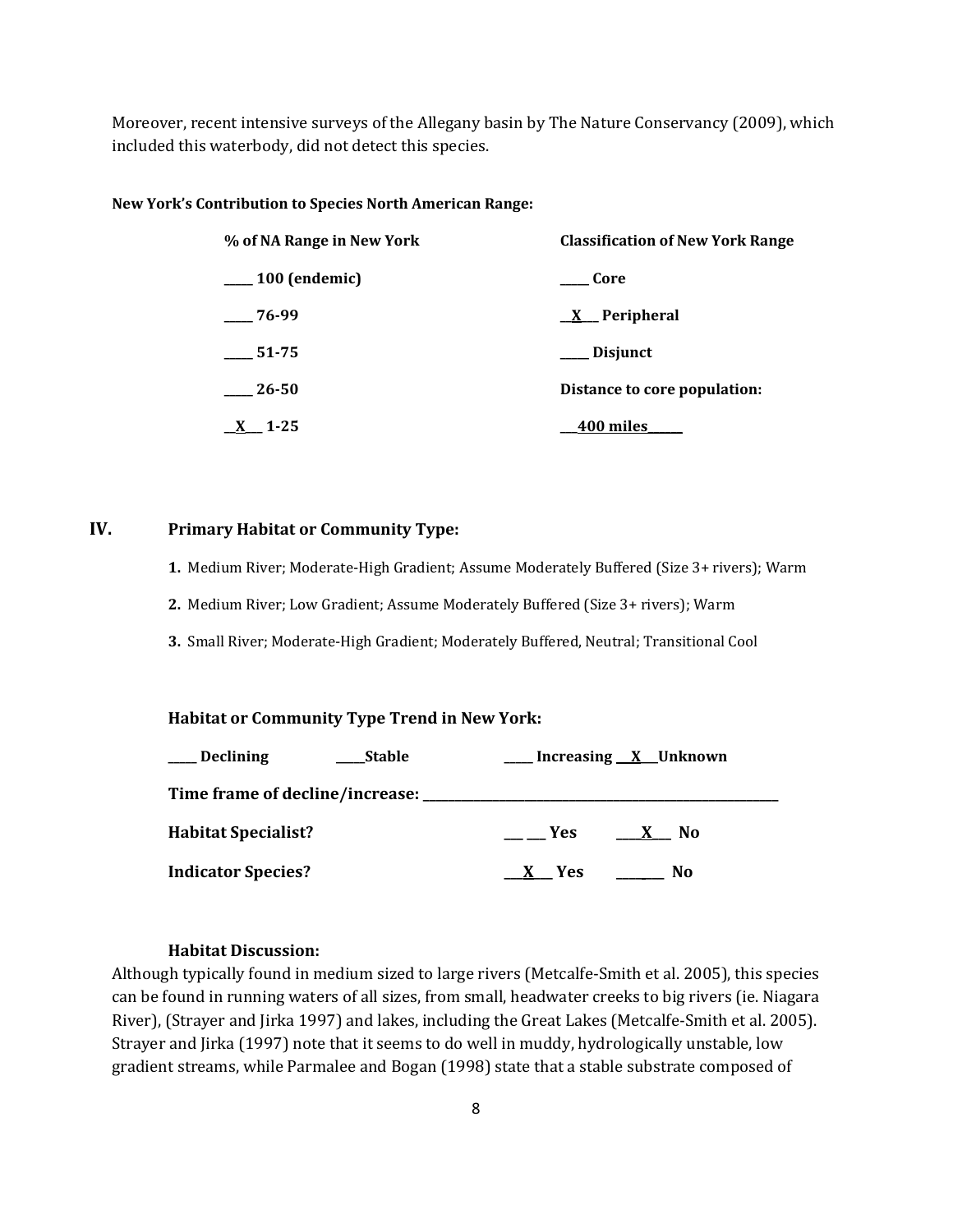coarse sand and gravel appears most suitable. *F. flava* may be found at depths up to 15 feet (NatureServe 2013).

- **V. New York Species Demographics and Life History**
	- **\_\_X\_\_\_\_ Breeder in New York**
		- **\_\_\_X\_\_ Summer Resident**
		- **\_\_\_X\_\_ Winter Resident**
		- **\_\_\_\_\_ Anadromous**

**\_\_\_\_\_ Non-breeder in New York**

- **\_\_\_\_\_ Summer Resident**
- **\_\_\_\_\_ Winter Resident**
- **\_\_\_\_\_ Catadromous**

**\_\_\_\_\_ Migratory only**

**\_\_\_\_\_Unknown**

#### **Species Demographics and Life History Discussion:**

Upstream males release sperm into the water. Females downstream take up the sperm with incoming water. Fertilization success may be related to population density, with a threshold density required for any reproductive success to occur. Eggs are fertilized within the female. Like nearly all North American mussels, *F. flava* must parasitize an often specific vertebrate host to complete its life cycle. It is suspected that some mussel populations are not recruiting because their hosts no longer occur with them. Once released by the female, glochidia must acquire a suitable host or die, usually within 24-48 hours. After attaching to a suitable host, glochidia encyst, usually at the fish's gills or fins and receive food and dispersal. Once the glochidia metamorphose into juveniles, they drop from the host. If they land in suitable habitat, they will burrow into the substrate, where they may remain for several years (Watters et al. 2009).

In the adult form, freshwater mussels are basically sessile; movement is limited to a few meters of the lake or river bottom. The only time that significant dispersal can take place is during the parasitic phase. Infected host fishes can transport the larval unionids into new habitats, and can replenish depleted populations with new individuals. Dispersal is particularly important for genetic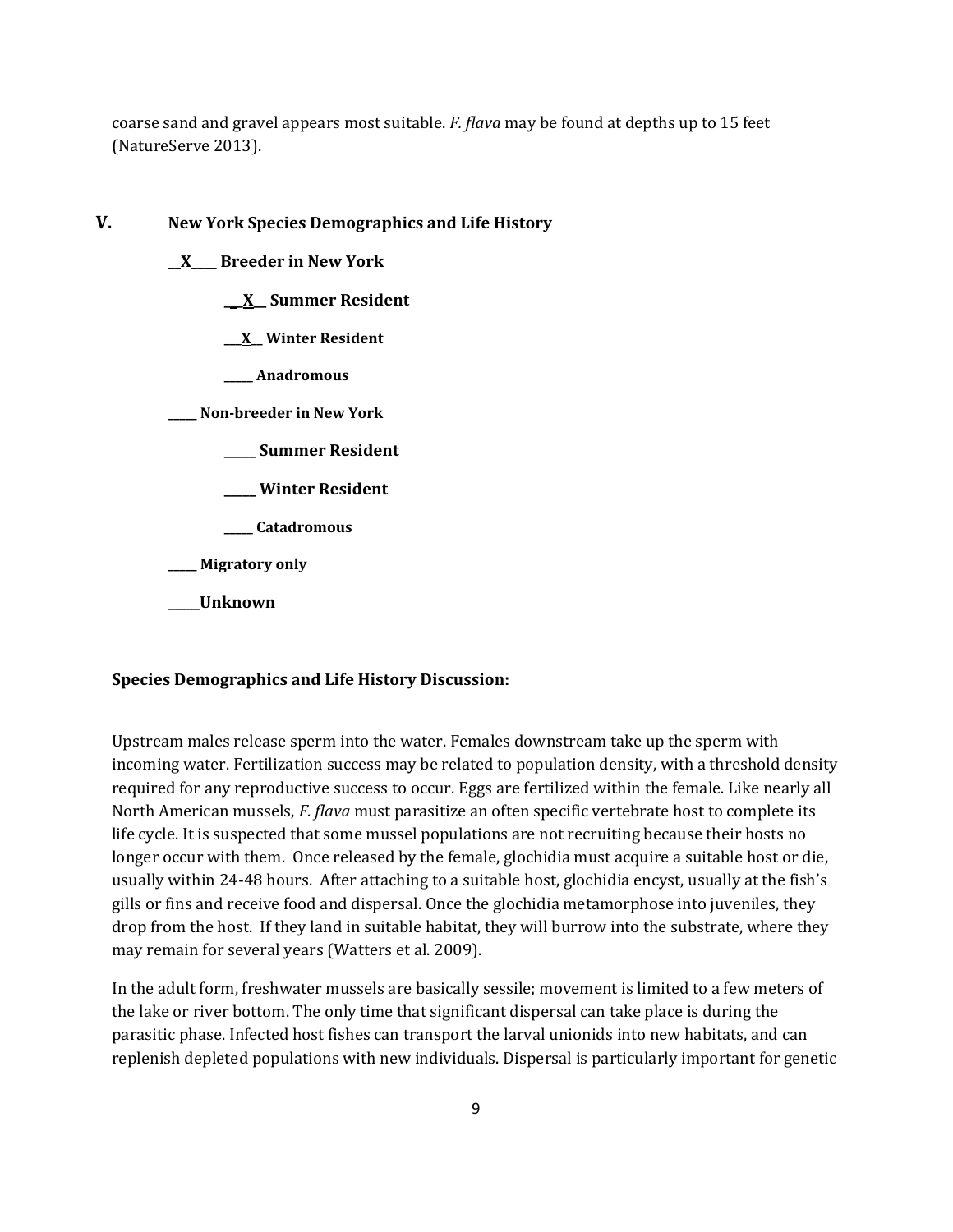exchange between populations. Dispersal is likely to be a slow process for mussels which use resident fishes with limited home ranges as their hosts (COSEWIC as cited in NatureServe 2013).

This species has an equilibrium life history strategy, characterized primarily by long life span, mostly short term brooding, low to moderate growth rate, and late maturity, with low reproductive effort and fecundity that increases slowly after maturation. This life history strategy is considered to be favored in stable, productive habitats (Haag 2012).

*F. flava* is thought to be tachytictic, with eggs developing in May and glochidia developing from June to August. Glochidia do not overwinter on the female. Females abort conglutinates (mature or not) with little provocation. Watters et al. (2009) reported that glochidia will transform on silver shiner (*Notropis photogenis*), white crappie (*Pomoxis annularis*), and creek chub (*Semotilus atromaculatus*). Additional potential hosts for this species include black crappie (*Pomoxis nigromaculatus*), and bluegill (*Lepomis macrochirus*). Individuals of this species may reach over 25 years old (Watters et al. 2009).

## **VI. Threats:**

#### **Agricultural Runoff**

New York's southern Lake Ontario basin hosts the majority of the state's *F. flava* populations. Within this region, the primary land use adjacent to *F. flava* streams is agriculture, including cultivated cropland or pasture/hay cultivation (New York State Landcover 2010). Aquatic habitats lacking vegetated buffers of adequate width are threatened by runoff from urban areas, roads, lawns, and agricultural land (Gillis 2012). If best management practices are not closely adhered to, mussel habitat adjacent to wood harvest or agricultural land is subjected to pesticide, fertilizer, and silt/sediment runoff. During recent mussel surveys in western and central New York, it has been documented that sufficient vegetated riparian buffers are often lacking along known mussel streams (Mahar and Landry 2013), indicating that runoff is a major threat to resident mussel populations.

The presence of pesticides and fertilizers in our rural watersheds is nearly ubiquitous (Haag 2012). And because pesticides and their associated surfactants adsorb onto sediment particles, sedimentation may act as a vector for their transport into the aquatic system (Haag 2012). Mussels are more sensitive to pesticides than many other animals (Watters et al. 2009). Although effects of pesticides are species-specific, sub-lethal levels of PCBs, DDT, malathion, and other compounds inhibit respiratory efficiency and accumulate in the tissues. Atrazine and permethrin at sublethal concentrations reduced juvenile growth (Bringolf et al. 2007a, 2007b) and environmental levels of atrazine altered mussel movement and aggregation behavior (Flynn and Spellman 2009). Pesticides can affect mussels in many ways, but the full range of long-term effects remains unknown (Haag 2012).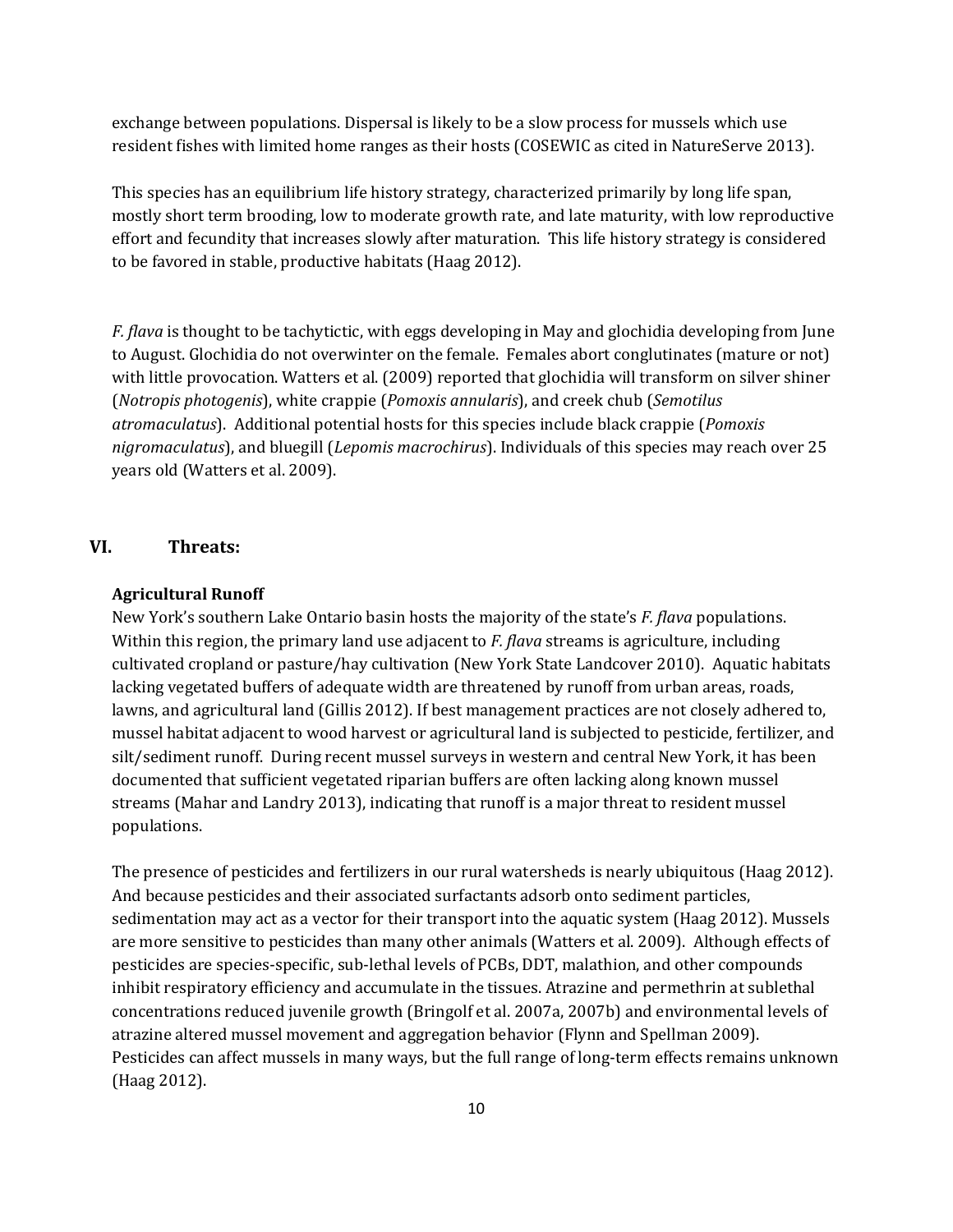Runoff from fertilizers is also a concern. High inputs of nitrogen from fertilizers can cause increases in ammonia in the water and the substrate, leading to direct toxicity for a wide range of mussel species. Mussels, especially in their early life stages, are more sensitive to un-ionized ammonia than other organisms, and high sensitivity is seen across a range of species and life histories (Haag 2012). In addition, ammonia adsorbs to sediment particles, resulting in higher nitrogen concentrations in the substrate than in the overlying water. The nitrogen present in the interstitial spaces in the substrate is thought to result in juvenile mortality and to prevent recruitment by some mussel species (Strayer and Malcom 2012). Studies have suggested decreasing sediment loads entering aquatic systems as the best way to decrease the impact of numerous stressors for mussels in general (Roley et al. 2012).

#### **Treated and Untreated Waste Water**

At least eleven streams with populations of *F. flava* also receive effluent from wastewater/sewage treatment plants either directly or through nearby tributaries. These include Oak Orchard (at Medina), Johnson Creek (at Lyndonville), East Branch of Sandy Creek (at Holly), Black Creek (at South Byron, Bergen, and North Byron), Honeoye Creek (at Honeoye Falls, Honeoye, and Lima), Genesee River (at Geneseo, Avon, and Gates/Chili/Ogden), Conesus Creek (at Lakeville), Ganargua Creek (at Farmington and Victor), Canandaigua Outlet (at Shortsville, Phelps, and Clifton Springs) and the Erie Canal (SPDES 2007). The Niagara River receives effluent from numerous combined sewer overflows, in addition to waste water treatment plant effluent ("Combined Sewer Overflow" 2012). Recent studies show that mussel richness and abundance decrease with increased proximity to sewage effluent (Wildenberg 2012). The input of biomaterial from waste water treatment plants depletes dissolved oxygen levels, negatively impacting mussels. Ammonia from wastewater treatment plants has been found to be toxic to glochidia (Goudraeu et al. 1993) and at sub-lethal exposure, adult mussels exhibit decreased respiratory efficiency (Anderson et al*.* 1978). Endocrine disrupters from pharmaceuticals are also present in municipal sewage effluents and are increasingly common in rivers and lakes (Haag, 2012). In mussels, chronic exposure to estrogenic compounds in effluents caused feminization of male mussels, but these individuals did not produce eggs, suggesting major disruption of reproductive function (Gagne et al. 2011). The long term effects of these compounds on mussels are unknown (Haag 2012). It should be noted that in the Susquehanna basin, Harman and Lord (2010) found no evidence that waste water treatment plants were responsible for reductions in mussel species of greatest conservation need.

#### **Runoff from Developed Land**

All New York populations of *F. flava* are found in streams that are intermittently bordered by interstate highways, state routes, and/or local roads, in addition to multiple municipal areas such as Buffalo and its suburbs, Medina, Lyndonville, Holly, South Byron, Bergen, North Byron, Honeoye Falls, Honeoye, Lima, Geneseo, Avon, and Gates, Chili, Ogden, Lakeville, Farmington, Victor, Shortsville, Phelps, and Clifton Springs (New York State Landcover 2010). These developed lands are likely sources of by storm water runoff containing metals and road salts. Mussels are particularly sensitive to heavy metals, more so than many other animals used in toxicological tests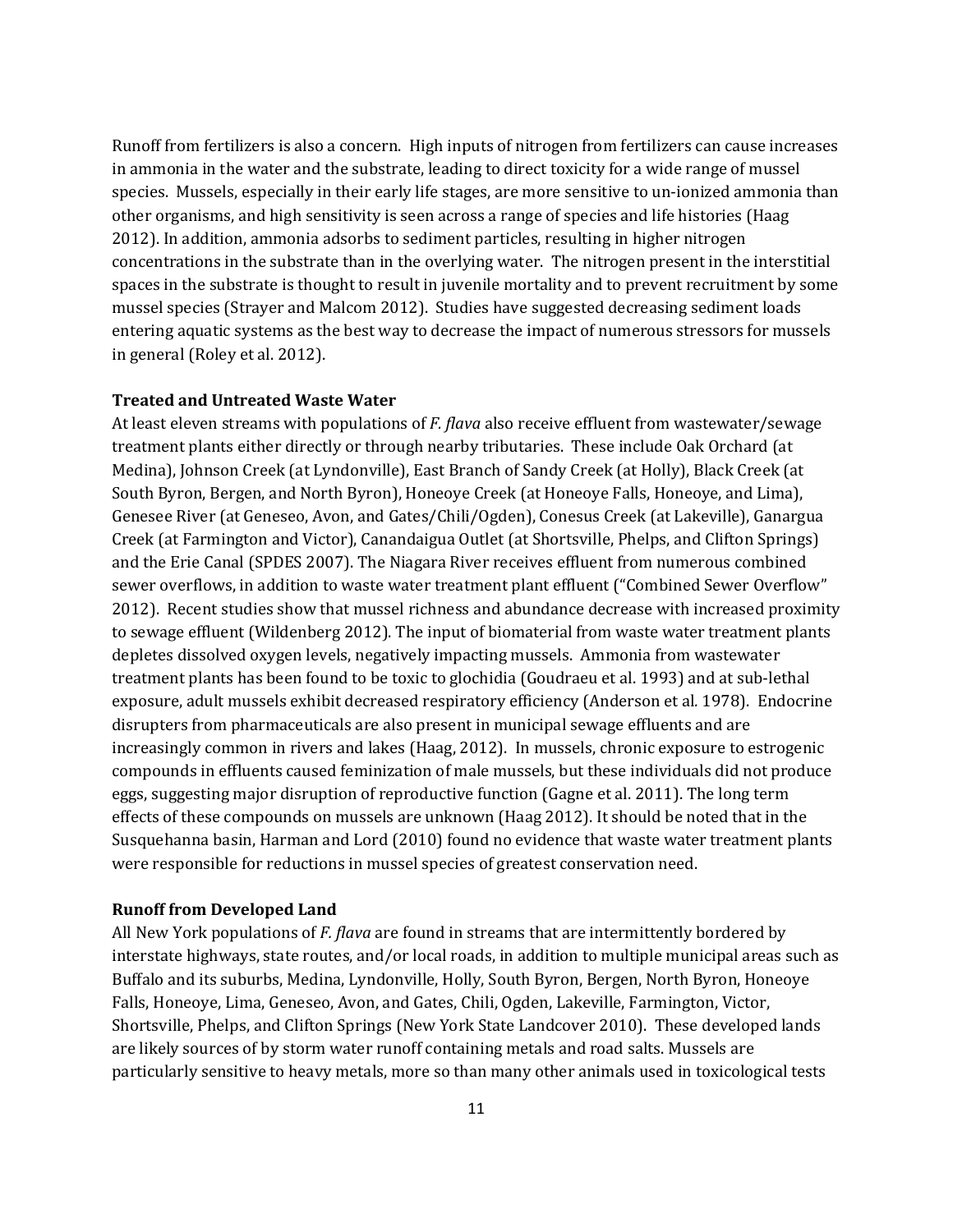(Keller and Zam 1991). Low levels of metals may interfere with the ability of glochidia to attach to the host (Huebner and Pynnonen 1992), suggesting that U.S. EPA ambient water quality criteria may not adequately protect mussels from toxic metals (Wang et al. 2011). In addition, increases in salinity from the runoff of salt used for clearing roads in winter may be lethal to glochidia and juvenile mussels (Keller and Zam 1991, Liquori and Insler 1985, Pandolfo et al. 2012). Based on these studies, the U.S. EPA's ambient water quality criterion for acute chloride exposures may not be protective of all freshwater mussels (Pandolfo et al. 2012).

## **Habitat Modifications**

Ecosystem modifications, such canal dredging, in-stream work associated with bridge replacement, gravel mining, and vegetation removal kill mussels and destroy their habitat. For example, dredging for vegetation removal has been shown to remove up to 23% of mussels in spoils (Aldridge 2000). Further evidence for disruption was provided by mussel surveys adjacent to approximately 20 river miles of Conewango Creek that had been channelized and straightened in the first half of the 20th century. The resulting "dredge" had no riffle or run habitat and sites just below and above this channelized section contained few or no mussels (The Nature Conservancy 2009). Since this species has been found in 16 water bodies, such work, while devastating to individual populations, would not be expected to impact the species throughout its New York range. Although limited in geographic scope these habitat modification activities have long term impacts on mussels and their distribution (Aldridge 2000).

#### **Lamprey Control**

*F. flava* populations are found in several stream that are regularly scheduled for sea lamprey control treatment. These streams include Sandy Creek and Johnson Creek in the Lake Ontario drainage.

In New York, tributaries harboring larval sea lamprey (*Petromyzon marinus*), are treated periodically with lampricides (TFM, or TFM/Niclosamide mixtures) by Fisheries and Oceans Canada and the U.S. Fish and Wildlife Service to reduce larval populations (Sullivan and Adair 2014). Niclosamide was originally developed as a molluscicide. While unionid mortality is thought to be minimal at TFM concentrations typically applied to streams to control sea lamprey larvae (1.0 –1.5 × sea lamprey MLC), increases in unionid mortality were observed when exposed to the niclosamide mixture, indicating that mussels may be at risk when the mixture is used in control operations. Treatment managers should use caution when using the combination of TFM and niclosamide in streams with known mussel populations and every effort should be made to maintain lampricide concentrations at or near the MLC for sea lamprey to minimize the risk to this important faunal group (Boogaard 2006).

#### **Impoundments – Range wide**

Across its range, impoundments likely contributed to the reduced distribution of mussels that we see today. Vaughn and Taylor (1999) observed a mussel extinction gradient with a gradual, linear increase in mussel species richness and abundance with increasing distance downstream from impoundments. Species and their hosts that require shallow, oxygenated, fast-flowing water quickly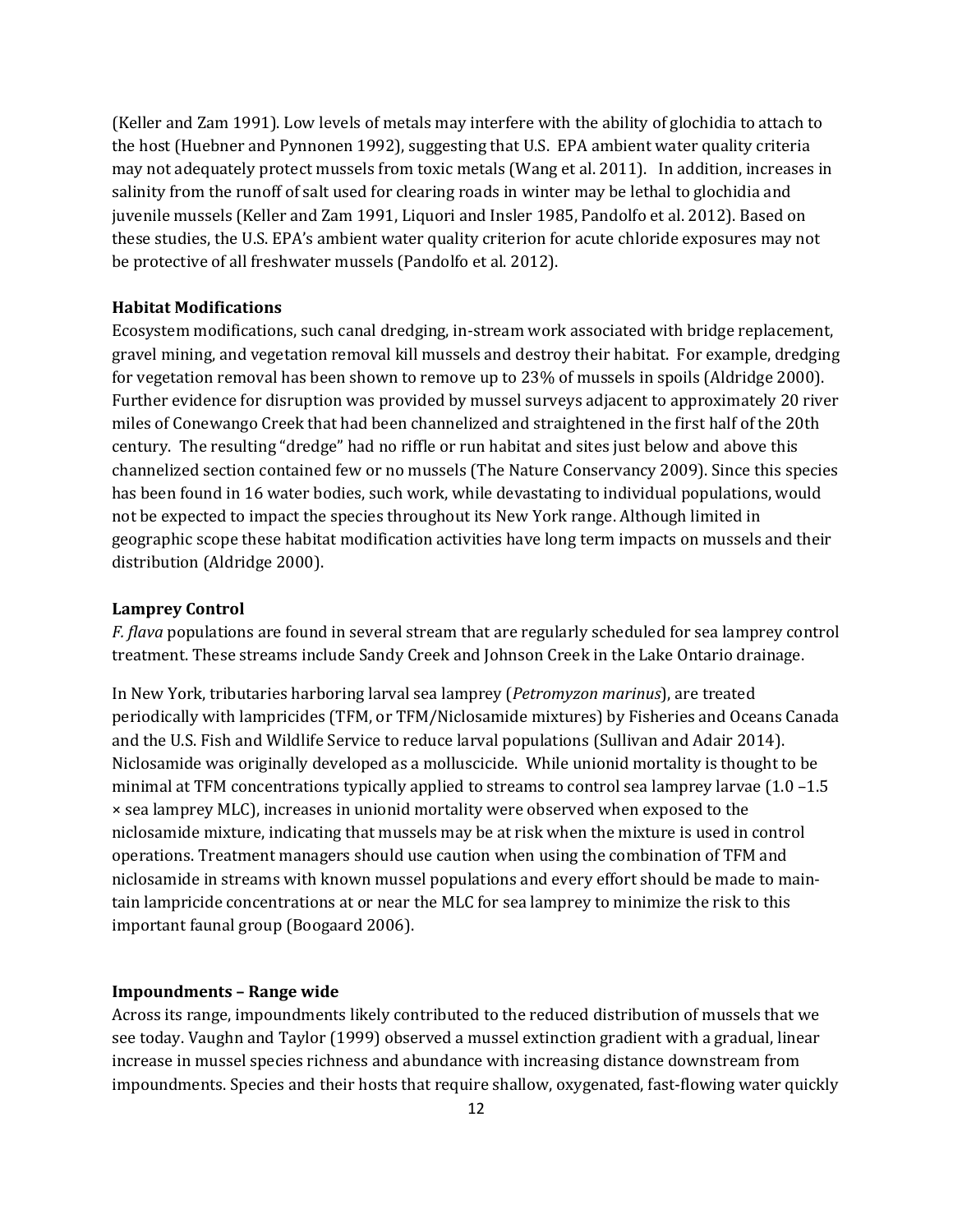are eliminated. Continuously cold water from both increased water depth upstream of the dam and dam discharges downstream of the dam may prevent reproduction. Impoundment increases silt load and eutrophication, resulting in changes in the fish fauna, and therefore the availability of hosts. Dams represent distributional barriers to fish hosts, and therefore to the mussels themselves. The zoogeographic patterns of several species suggest a dam-limited range. Dams also act as sediment traps, often having many feet of silt and debris caught on their upstream side. These areas generally are without mussels. Below the dam, the tailwaters often have dense mussel beds, as these reaches are the only areas left that still have oxygenated, fast moving water. This is exemplified by the distribution of beds in the lower Muskingum River, Ohio (Stansbery and King 1983, ESI 1993c).

In addition, improperly sized and poorly installed or poorly maintained culverts have impacts similar to dams in that they fragment habitat, preventing the movement by host fish, and effectively isolating mussel populations. And because culverts are located at nearly every road-stream intersection, there is the potential for landscape level fragmentation of mussel habitat.

#### **Are there regulatory mechanisms that protect the species or its habitat in New York?**



Mussel habitats receive some generic protection under several New York State regulations (NYCRR) promulgated under the authority of the New York Environmental Conservation Law (ECL), specifically Part 608 of the NYCRR: Use and Protection of Waters, and Part 617 of the NYCRR: State Environmental Quality Review (SEQR). Part 608 provides protection of some mussel habitats by regulating and requiring environmental review of the modification or disturbance of any "protected stream", its bed or bank, and removal of sand, gravel or other material from its bed or banks (608.2 Disturbance of Protected Streams). This does not provide adequate protection of mussels and their habitats as it only protects streams or particular portions of a streams for which there has been adopted by NYSDEC or any of its predecessors any of the following classifications or standards: AA,  $AA(t)$ , A,  $A(t)$ , B,  $B(t)$  C(t), or Streams designated (t)(trout) also include those more specifically designated (ts)(trout spawning). Mussel habitats may also receive some additional protections as the construction, repair, breach or removals of dams, and the excavation and placement of fill in navigable waters are subject to regulation and environmental review under Part 608, 608.3 and 608.5 respectively. Under part 608, projects requiring a permit can be conditioned by NYSDEC to include best management practices, such as sediment and erosion protections. Through the review process, these projects can also be modified to reduce impacts in order to meet permit issuance standards.

Under Part 608, protection of unlisted species of mussels is general and relatively limited. More importantly, Class C and D waters with mussels do not receive protection under these regulations. A significant portion of the New York's mussel resources occur within Class C and D waters. An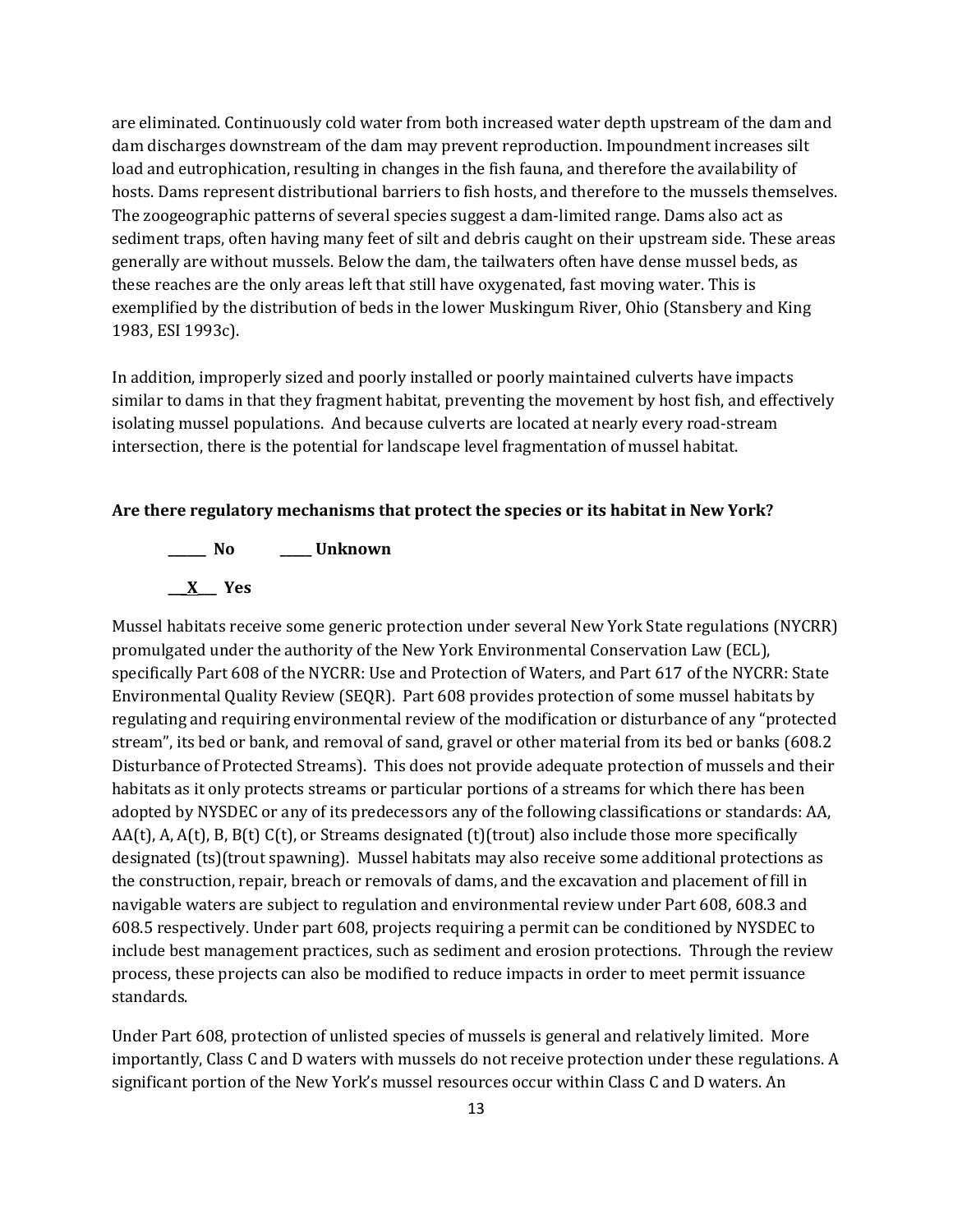additional but not insignificant gap in protection occurs because agricultural activities consisting of the crossing and re-crossing of a protected stream by livestock or wheeled farming equipment normally used for traditional agricultural purposes or of withdrawing irrigation water in a manner which does not otherwise alter the stream, are exempt from these regulations and environmental review.

Water quality certifications required by Section 401 of the Federal Water Pollution Control Act, Title 33 United States Code 1341(see subdivision (c) of this Section) may provide protection for freshwater mussels and their habitats from some activities that would potentially have adverse impacts by regulating construction or operation of facilities that may result in any discharge into navigable waters. Water quality certifcations set water quality-related effluent limitations, water quality standards, thermal discharge criteria, effluent prohibitions and pretreatment standards for projects on navigable waters.

The State Environmental Quality Review (SEQR, Part 617 NYCRR) may also protect mussels and their habitats by requiring the consideration of environmental factors into the existing planning, review and decision-making processes of state, regional and local government agencies for activities that require discretionary approval. SEQR requires the preparation of an Environmental Impact Statement, including an alternatives analysis, for those activities that may result in a substantial adverse change in ground or surface water quality; a substantial increase in potential for erosion, flooding, leaching or drainage problems; the removal or destruction of large quantities of vegetation or fauna; substantial interference with the movement of any resident or migratory fish or wildlife species; impacts on a significant habitat area; substantial adverse impacts on a threatened or endangered species of animal or plant, or the habitat of such a species; other significant adverse impacts to natural resources; or, a substantial change in the use, or intensity of use, of land including agricultural, open space or recreational resources, or in its capacity to support existing uses.

New York State has numerous laws and regulations that both directly or indirectly protect waters of the state (mussel habitats) including regulations governing direct discharges to surface and groundwater, storm water, agricultural activities, pesticides, flood control, and dams. Without these regulations, mussels would certainly be in worse shape; however, most of these generic protections are not adequate in scope or specific enough to mussel threats to protect the mussel resources of New York State

# **Describe knowledge of management/conservation actions that are needed for recovery/conservation, or to eliminate, minimize, or compensate for the identified threats:**

• Priority conservation efforts for this species should focus on, but not be limited to, Honeoye Creek and the Genesee River (Mahar and Landry 2013).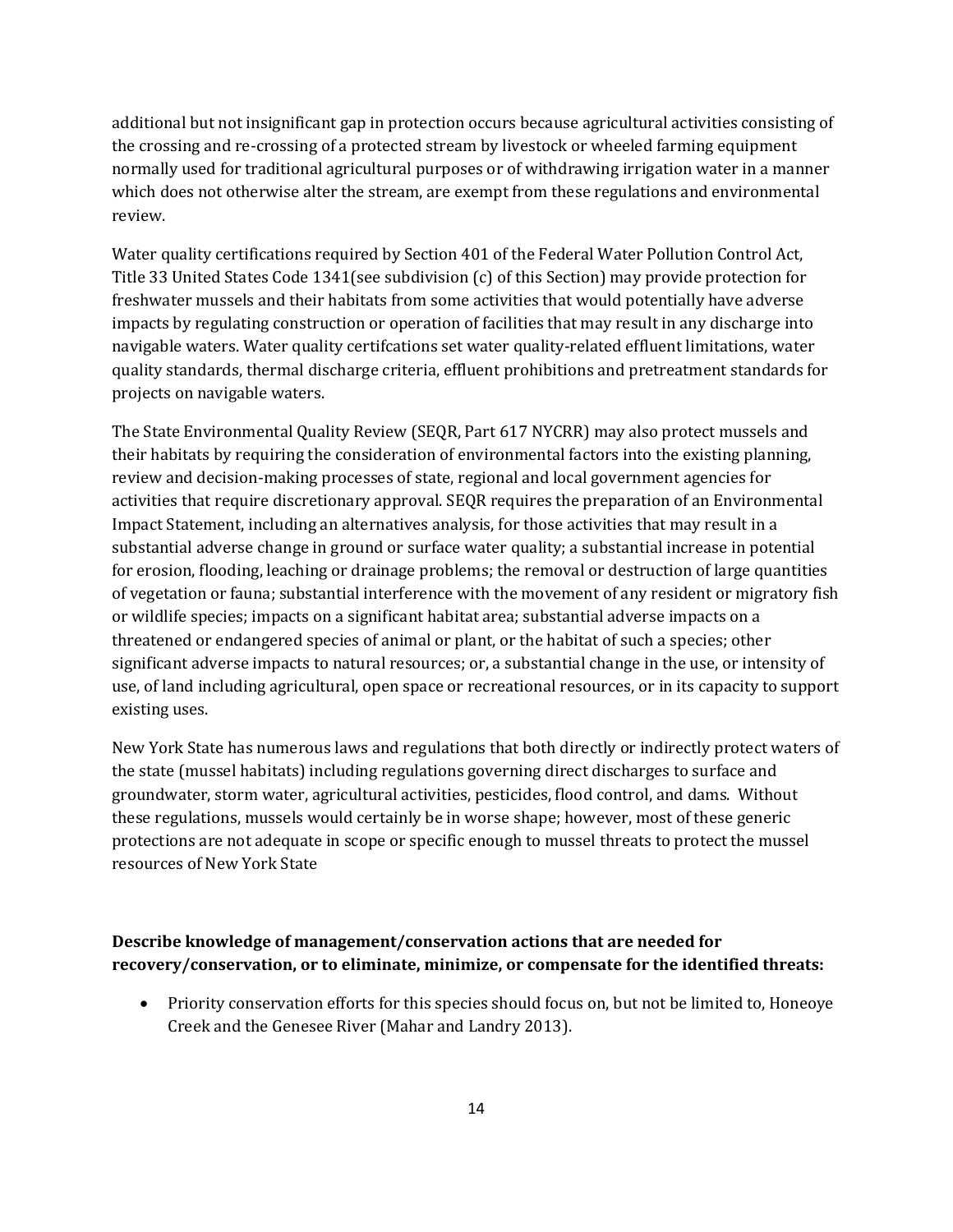- Modify marine mussel regulations or the definition of protected wildlife in NYCRR to clarify that freshwater mussels are protected under ECL. Current regulations could be interpreted that freshwater mussels may only be protected as shellfish without a season within the Marine District.
- Through landowner incentive programs or regulation, riparian buffers, particularly those that also provide shade, should be added/maintained/widened, along agricultural fields, subdivisions, and along major roads to decrease the levels of nitrogen, pesticides, sediment, heavy metals, and salts from entering these aquatic systems, as well as to moderate water temperature. Studies have suggested decreasing sediment loads entering aquatic systems as the best way to decrease the impact of numerous stressors for mussels in general (Roley and Tank 2012).
- Require all state agencies to maintain appropriate vegetative buffers along streams, rivers and lakes on state-owned or state managed properties.
- Develop and implement a comprehensive monitoring strategy that identifies protocols, including locations and specific intervals, for regular monitoring of known mussel populations to detect assess trends and detect dangerous declines.
- Mussel sensitivity to particular pollutants should be considered or addressed in the regulation of wastewater and stormwater discharges to groundwater and surface waters, State Pollutant Discharge Elimination Systems (SPDES). This should be reflected in effluent limitations for discharges, including discharges from P/C/I facilities (Private/Commercial/Industrial), CAFO facilities (Concentrated Animal Feeding Operations), High Volume Hydraulic Fracturing Discharges, and Wastewater treatment plants, etc. Discharges whose receiving waters have mussels, particularly those with known populations of mussels listed as Endangered, Threatened, Special concern or SGCN, should be carefully reviewed for potential impacts to mussels. For example, deleterious levels of ammonia (a component of many types of discharges) and molluscicides (a commonly used water treatment chemical in discharged water) should not be permitted.
- Coordinate with local wastewater treatment facilities to improve ammonia removal of treated discharge. This has been documented as a threat to Unionids at multiple life stages, and therefore needs to be addressed (Gillis 2012).
- Establish a protocol whereas DEC staff work closely with state and local highway departments to reduce impacts to native mussels during maintenance and construction projects.
- Replace culverts that disrupt aquatic habitat connectivity to allow for passage of small fish species.
- Within the Great Lakes and Champlain watersheds, lamprey control efforts should consider specific, potentially adverse, impacts to native freshwater mussels when determining methods, including selection of lampricide formulations and concentrations.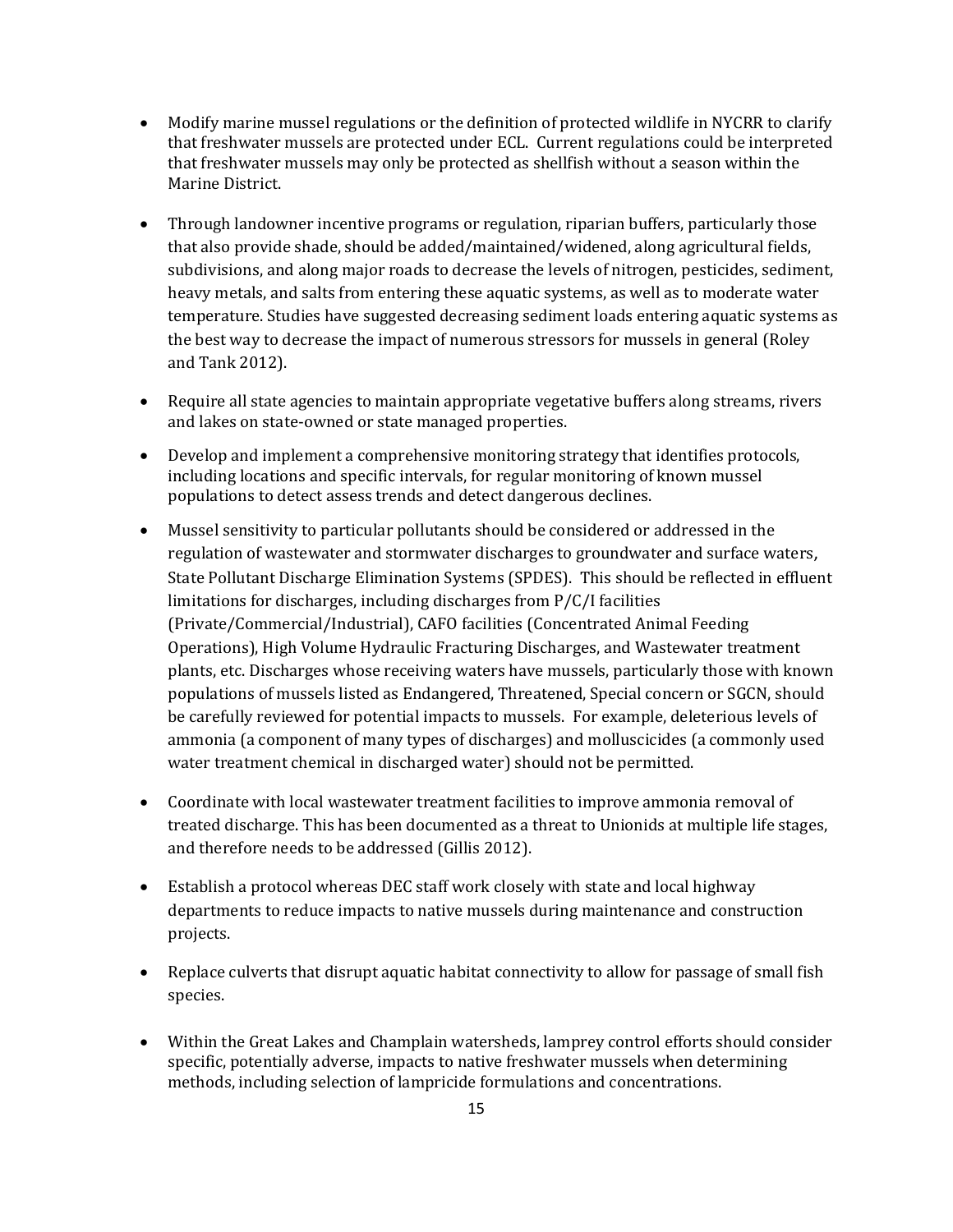Lampricide treatment managers should use caution when using the combination of TFM and niclosamide in streams with known mussel populations and every effort should be made to maintain lampricide concentrations at or near the MLC for sea lamprey to minimize the risk to this important faunal group (Boogaard USGS 2006).

• NYSDEC should consider sensitivity of freshwater mussels to specific pollutants in the establishment and setting of water quality standards and TMDLs for waters containing freshwater mussels. A Total Maximum Daily Load (TMDL) specifies the maximum amount of a pollutant that a waterbody can receive and still meet water quality standards. TMDLs account for all contributing sources (e.g. point and nonpoint sources, and natural background levels), seasonal variations in the pollutant load, and incorporate a margin of safety that accounts for unknown or unexpected sources of the pollutant. In essence, a TMDL defines the capacity of the waterbody to absorb a pollutant and still meet water quality standards. The Clean Water Act requires states to identify waterbodies that do not meet water quality standards after application of technology-based effluent limitations. For these "impaired waters," states must consider the development of alternative strategies, including TMDLs, for reducing the pollutants responsible for the failure to meet water quality standards.

The Comprehensive Wildlife Conservation Strategy (NYSDEC 2006) includes recommendations for the following actions for freshwater mussels:

## **Habitat management:**

- Manage areas of important mussel populations by controlling degradation factors (e.g..) Controlling livestock access, point source or non-point source pollution, flow alteration, etc.)
- Develop methods to improve and restore freshwater bivalve habitat.

# **Habitat research:**

- Conduct research to determine habitat parameters necessary for good populations of each species of species-at-risk listed mussels.
- Research flow requirements of freshwater bivalves and model the effects of flow changes both in volume and timing.
- Research all parameters of mussel habitat requirements including temperature, substrate, fish, flow, food, etc.

# **Habitat restoration:**

• Restore degraded habitat areas to allow for recolonization or reintroduction of listed mussels.

# **Invasive species control:**

• Develop a monitoring/control plan that includes measures to detect invasive species problematic to freshwater bivalves in all New York watersheds and actions that will be taken to control them before they become threats.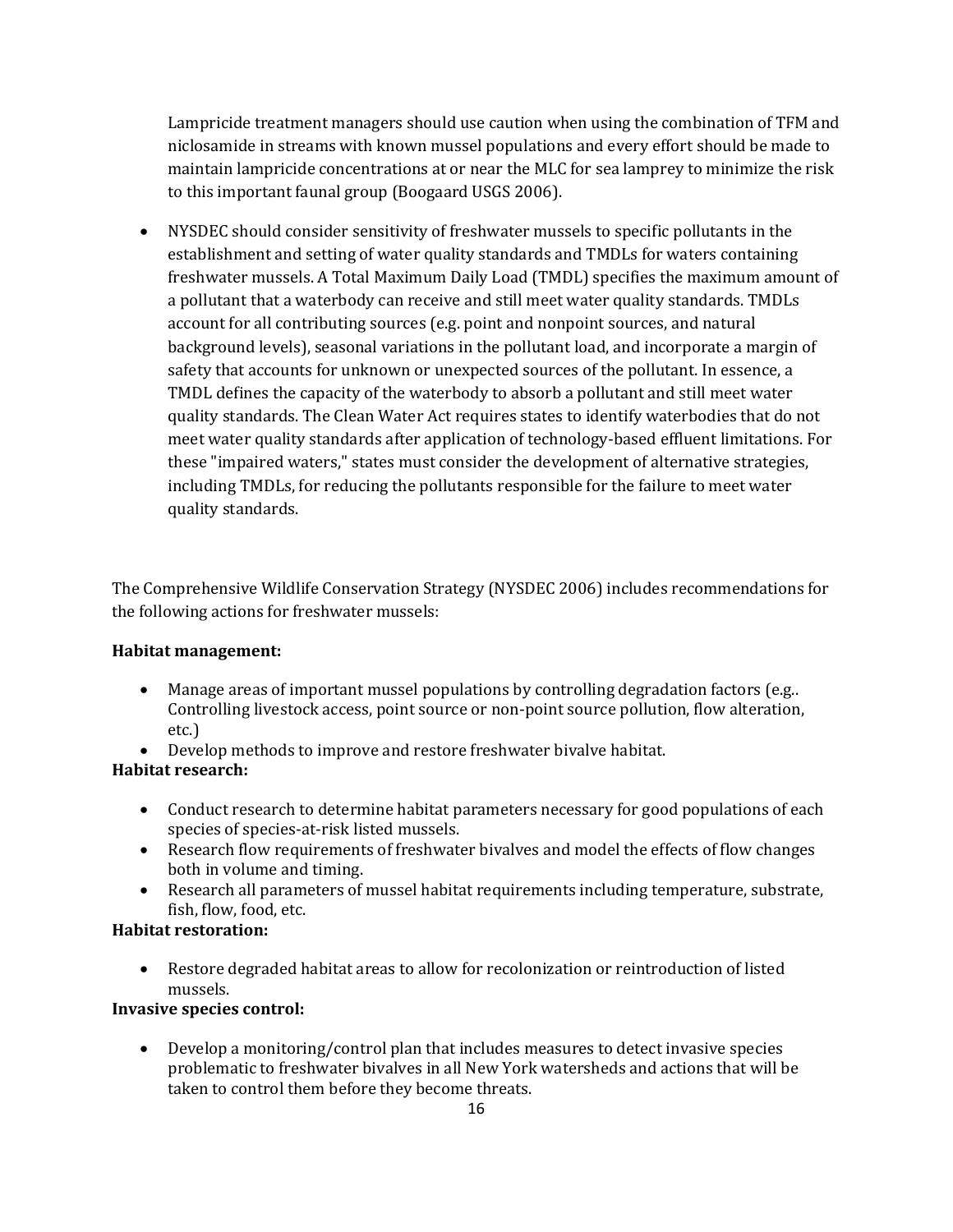• Conduct research on control of exotic bivalve species that compete with native mussels and exotic crustaceans or fish which may prey on them.

# **Life history research:**

- Research effects of pesticides and other chemicals, including ammonia, on all life stages of freshwater bivalves: sperm/egg, glochidia, larva, adults.
- Research potential interbreeding between *Alasmidonta varicosa* and *Alasmidonta marginata* and, if occurring, evaluate the potential threat to *A. varicosa* population integrity.
- Determine fish hosts for species where this is not known for populations living in New York.
- Research population dynamics of listed mussel species including connectivity of populations or subpopulations and genetic distinctness of populations or subpopulations.
- Determine or confirm breeding phenology and habitat conditions necessary for successful breeding for listed mussels (e.g.. mussel density, pop. level of fish host, temp, flow).

# **Modify regulation:**

• Modify marine mussel regulations to be clearer that freshwater mussels are protected under ECL.

## **New regulation:**

- Ban the importation of fish that feed on freshwater mollusks (e.g.. black carp).
- Require inclusion of all stages of freshwater mussels in testing for approval of new pesticides in New York*.*

## **Other action:**

- Develop an outreach program to private landowners through the Landowner Incentive Program to educate the public about freshwater mussel protection and initiate projects to prevent or repair impacts from land use on mussels.
- Increase regional permit control of development and highway projects that may impact native mussels.
- Develop standard monitoring/survey protocols for development projects in all watersheds in New York.
- Evaluate threats to mussels in each New York watershed and prioritize areas for actions to address the threats.
- Research the best survey methods both for detection of rare species and evaluation of population status and trends.
- Begin evaluation of members of the family Sphaeridae (fingernail clams) for inclusion into the species at risk list.

# **Population monitoring:**

- Conduct population estimates of species-at-risk listed mussel species in NY
- Conduct surveys to determine distribution of species-at-risk listed mussel species in NY.

# **Regional management plan:**

• Incorporate freshwater mussel goals and objectives into regional water quality and fish management plans and policies.

# **Relocation/reintroduction:**

• Where appropriate, reintroduce listed mussels into appropriate habitat within their historic range.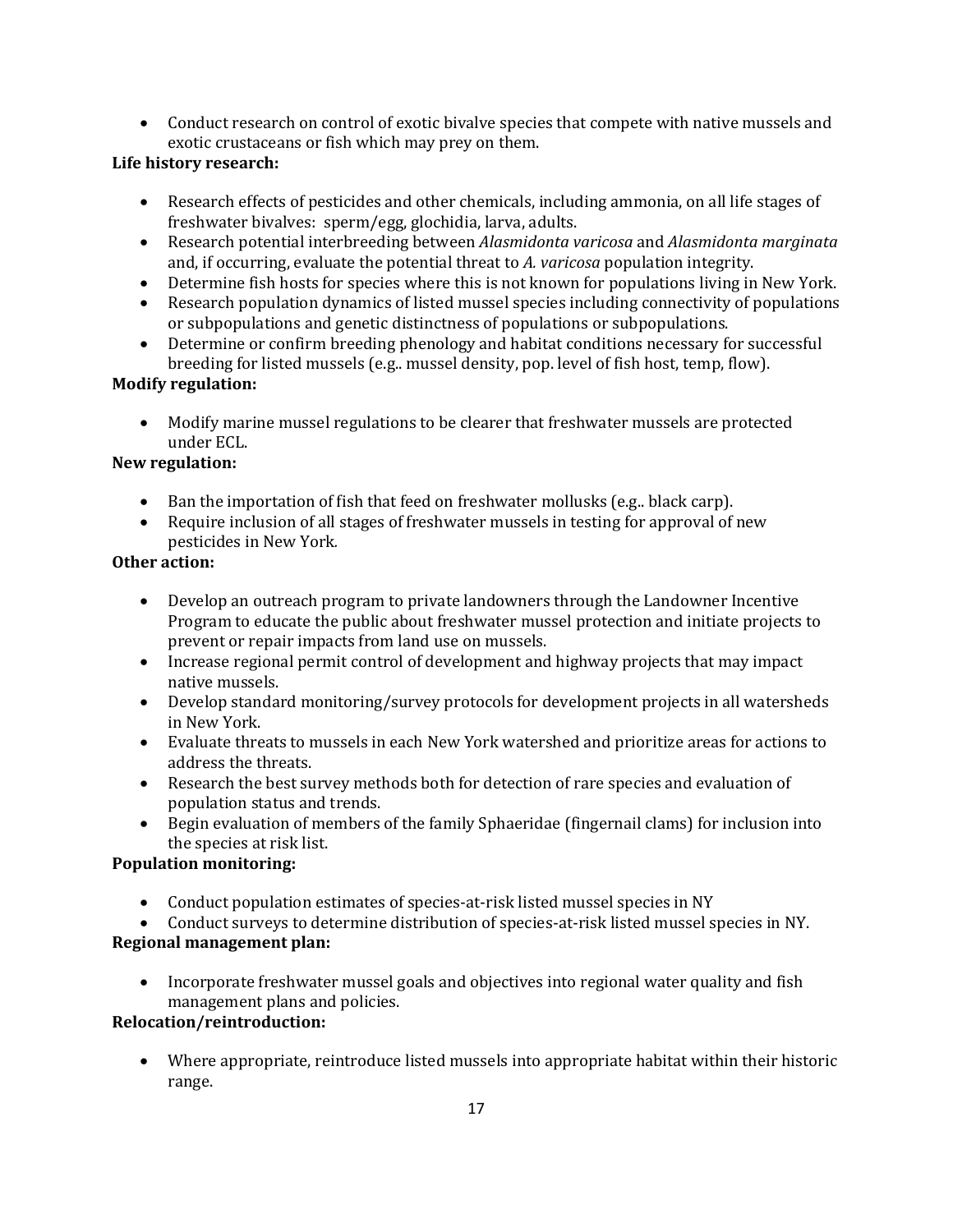#### **Statewide management plan:**

• Incorporate freshwater mussel goals and objectives into statewide water quality and fish management plans and policies.

#### **VII. References**

- Aldridge, D. C. (2000). The impacts of dredging and weed cutting on a population of freshwater mussels (Bivalvia: Unionidae). *Biological Conservation*, *95*(3), 247-257.
- Anderson, K. B., Sparks, R. E., and Paparo, A. A. (1978). Rapid assessment of water quality, using the fingernail clam, *Musculium transversum*: Final Report. University of Illinois, Urbana. 130p.
- Benke, A.C. (1990). A perspective on America's vanishing streams. *Journal of the N. American Benthological Society: 9*: 77-88
- Boogaard, Michael A., *Acute Toxicity of the Lampricides TFM and Niclosamide to Three Species of Unionid Mussels,* USGS Open-File Report 2006-1106, April 2006.
- Bringolf, R. B., Cope, W. G., Eads, C. B., Lazaro, P. R., Barnhart, M. C., and Shea, D. (2007). Acute and chronic toxicity of technical‐grade pesticides to glochidia and juveniles of freshwater mussels (unionidae). *Environmental Toxicology and Chemistry*, *26*(10), 2086-2093.
- Bringolf, R. B., Cope, W. G., Barnhart, M. C., Mosher, S., Lazaro, P. R., and Shea, D. (2007). Acute and chronic toxicity of pesticide formulations (atrazine, chlorpyrifos, and permethrin) to glochidia and juveniles of Lampsilis siliquoidea. *Environmental Toxicology and Chemistry*, *26*(10), 2101-2107.
- Combined Sewer Overflow (CSO) Outfalls: New York State Department of Environmental Conservation Interactive Maps for Google Maps and Earth. (2013). Retrieved from Department of Environmental Conservation website: <http://www.dec.ny.gov/pubs/42978.html>
- Flynn, K., and Spellman, T. (2009). Environmental levels of atrazine decrease spatial aggregation in the freshwater mussel, *Elliptio complanata*. *Ecotoxicology and Environmental Safety*, *72*(4), 1228-1233.
- Gagné, F., Bouchard, B., André, C., Farcy, E., and Fournier, M. (2011). Evidence of feminization in wild *Elliptio complanata* mussels in the receiving waters downstream of a municipal effluent outfall. *Comparative Biochemistry and Physiology Part C: Toxicology and Pharmacology*, *153*(1), 99-106.
- Gillis, P. L. (2012). Cumulative impacts of urban runoff and municipal wastewater effluents on wild freshwater mussels (*Lasmigona costata*). *Science of the Total Environment*, *431*, 348-356.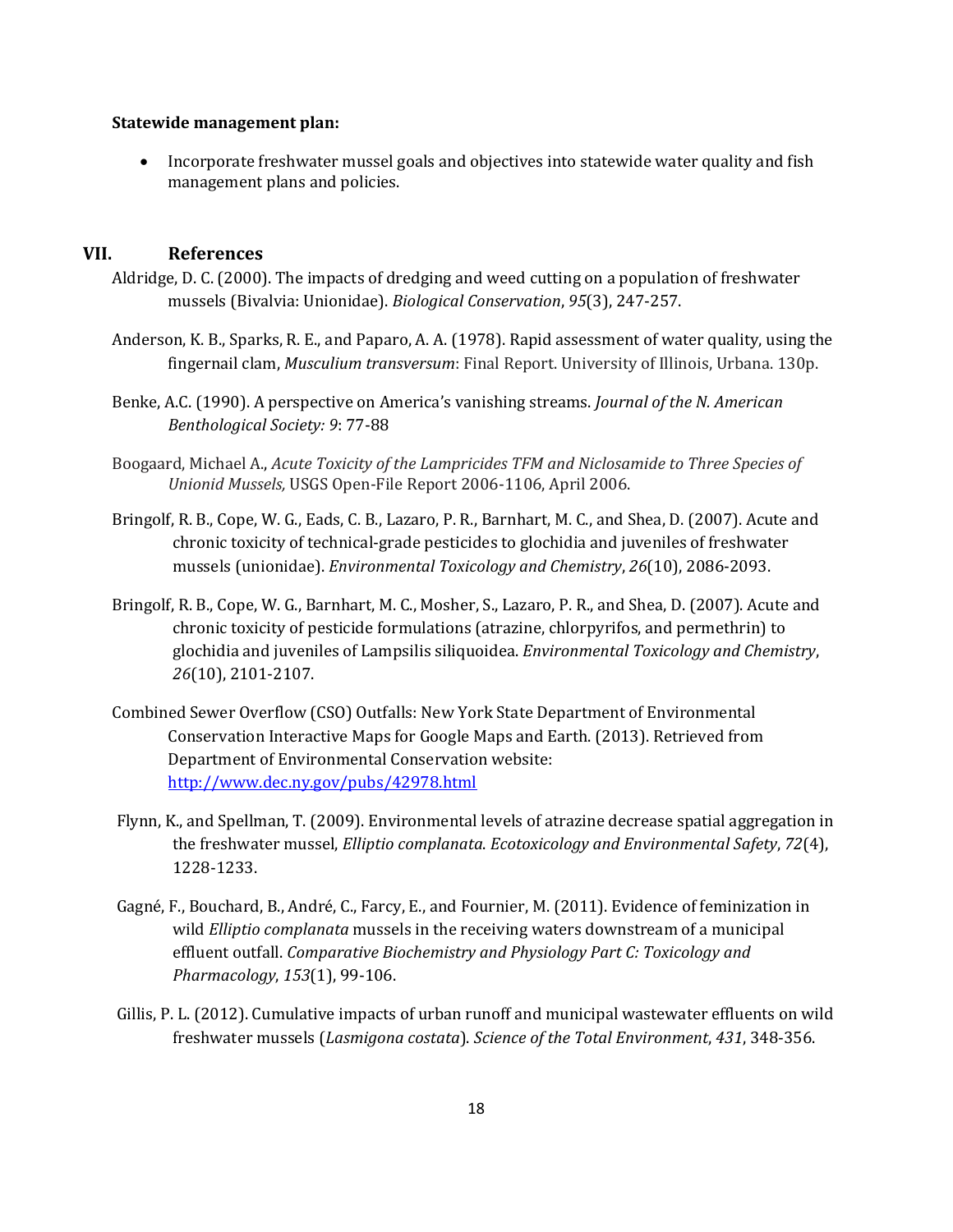- Goudraeu, S. E., Neves, R. J., and Sheehan, R. J. (1993). Effects of wastewater treatment plant effluents on freshwater mollusks in the upper Clinch River, Virginia, USA. *Hydrobiologia*, *252*(3), 211-230.
- Haag, W. R. (2012). *North American freshwater mussels: natural history, ecology, and conservation*. Cambridge University Press.
- Harman, W.N. and P.H. Lord (2010). Susquehanna Freshwater Mussel Surveys, 2008-2010. Final report submitted to New York State Department of Environmental Conservation. SUNY Oneonta. Cooperstown, NY. 24 pp, plus appendix.
- Huebner, J. D., and Pynnönen, K. S. (1992). Viability of glochidia of two species of Anodonta exposed to low pH and selected metals. *Canadian Journal of Zoology*, *70*(12), 2348-2355.
- Keller, A. E., and Zam, S. G. (1991). The acute toxicity of selected metals to the freshwater mussel, *Anodonta imbecilis*. *Environmental Toxicology and Chemistry*, *10*(4), 539-546.
- Liquori, V. M., and Insler, G. D. (1985). Gill parasites of the white perch: Phenologies in the lower Hudson River. *New York Fish and Game Journal*, *32*(1), 71-76.
- Mahar, A.M. and J.A. Landry. 2013. State Wildlife Grants Final Report: Inventory of Freshwater Mussels in New York's Southeast and Southwest Lake Ontario Basins, 2008-2013. New York State Department of Environmental Conservation. Avon, NY. *In progress*.
- Metcalfe-Smith, J., A. MacKenzie, I. Carmichael, and D. McGoldrick. (2005). Photo Field Guide to the Freshwater Mussels of Ontario. St. Thomas Field Naturalist Club. St. Thomas, ON, 60pp.
- Natural Heritage Program Element Occurrences [ARC/INFO coverages] (2013). New York Natural Heritage Program, Albany, NY. Available: NYS Department of Environmental Conservation Master Habitat Data Bank's Data Selector.
- NatureServe. (2013). NatureServe Explorer: An online encyclopedia of life [web application]. Version 7.1. NatureServe, Arlington, Virginia. Available http://www.natureserve.org/explorer. (Accessed: February 11, 2013).
- New York State Department of Environmental Conservation. (2006). *New York State Comprehensive Wildlife Conservation Strategy*. Albany, NY: New York State Department of Environmental Conservation.
- New York State Landcover, Version 1. [SDE raster digital data] (2010). National Gap Analysis Program. Moscow, Idaho. Available: NYS Department of Environmental Conservation Master Habitat Data Bank's Data Selector.
- Northeastern Aquatic Habitat Classification System (NAHCS) GIS map for streams and rivers, [vector digital data] (2010). US Environmental Protection Agency, the US Geological Survey, and The Nature Conservancy Eastern Conservation Science. Boston, MA. Available: NYS Department of Environmental Conservation Master Habitat Data Bank's Data Selector.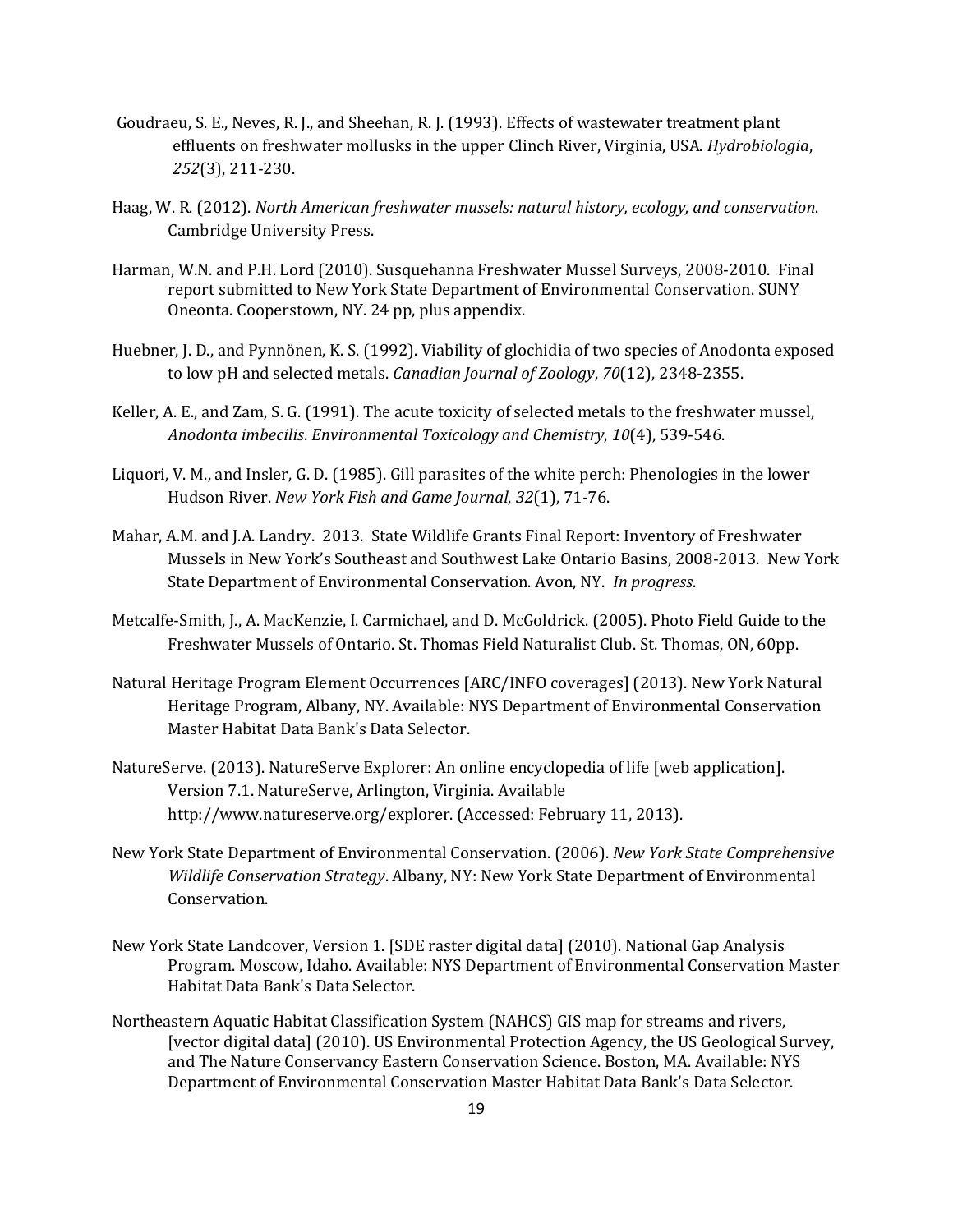- Pandolfo, T. J., Cope, W. G., Young, G. B., Jones, J. W., Hua, D., and Lingenfelser, S. F. (2012). Acute effects of road salts and associated cyanide compounds on the early life stages of the unionid mussel *Villosa iris*. *Environmental Toxicology and Chemistry*, *31*(8), 1801-1806.
- Parmalee, P.W. and A.E. Bogan. 1998. The Freshwater Mussels of Tennessee. University of Tennessee Press: Knoxville, Tennessee. 328 pp.
- Roley, S. S., J. Tank, and M. A. Williams (2012), Hydrologic connectivity increases denitrification in the hyporheic zone and restored floodplains of an agricultural stream, *J. Geophys. Res.*
- State Pollutant Discharge Elimination System (SPDES) New York State [vector digital data]. (2007). Albany, New York: New York State Department of Environmental Conservation. Available[: http://gis.ny.gov/gisdata/inventories/details.cfm?dsid=1010&nysgis=](http://gis.ny.gov/gisdata/inventories/details.cfm?dsid=1010&nysgis)
- Stansbery, D. H., and King, C. C. (1983). Management of Muskingum River mussel (unionid mollusk) populations. Final Report to the U.S. Department of Commerce, and the Ohio Department of Natural Resources. *Ohio State University Museum of Zoology Reports*. 79 p.
- Stein, B. A., Kutner, L. S., Hammerson, G. A., Master, L. L., and Morse, L. E. (2000). State of the states: geographic patterns of diversity, rarity, and endemism. *Precious heritage: the status of biodiversity in the United States. Oxford University Press, New York*, 119-158.
- Strayer, D.L. (1991), Projected distribution of the zebra mussel (*Dreissna polymorpha)* in North America. Canadian Journal of Fisheries and Aquatic Sciences 48: 1389-1395
- Strayer, D.L. and K.J. Jirka. 1997. The Pearly Mussels of New York State. New York State Museum Memoir (26): 113 pp., 27 pls.
- Strayer,D.L. and Malcom, H.M. 2012. Causes of recruitment failure in freshwater mussel populations in southeastern New York. Ecological Applications 22:1780–1790.
- Sullivan, P. and R. Adair. 2014. Sea Lamprey Control in Lake Ontario 2013: Report to Great Lakes Fishery Commission Lake Ontario Committee Annual Meeting. Windsor, Ontario, March 26- 27, 2014. Fisheries and Oceans Canada and U.S. Fish and Wildlife Service, 1-15.
- The Nature Conservancy (2009). *Freshwater Mussel (Unionidae) Distributions, Catches, and Measures of their Viability across the Catches, and Measures of their Viability across the Allegheny River Basin in New York.* Report submitted New York State Department of Environmental Conservation. The Nature Conservancy, Central and Western NY Chapter. Rochester, NY. 63 pp.
- Vaughn, C. C. and Taylor, C. M. (1999), Impoundments and the Decline of Freshwater Mussels: a Case Study of an Extinction Gradient. *Conservation Biology*, 13: 912–920
- Wang, N., Mebane, C. A., Kunz, J. L., Ingersoll, C. G., Brumbaugh, W. G., Santore, R. C., ... and Arnold, W. (2011). Influence of dissolved organic carbon on toxicity of copper to a unionid mussel